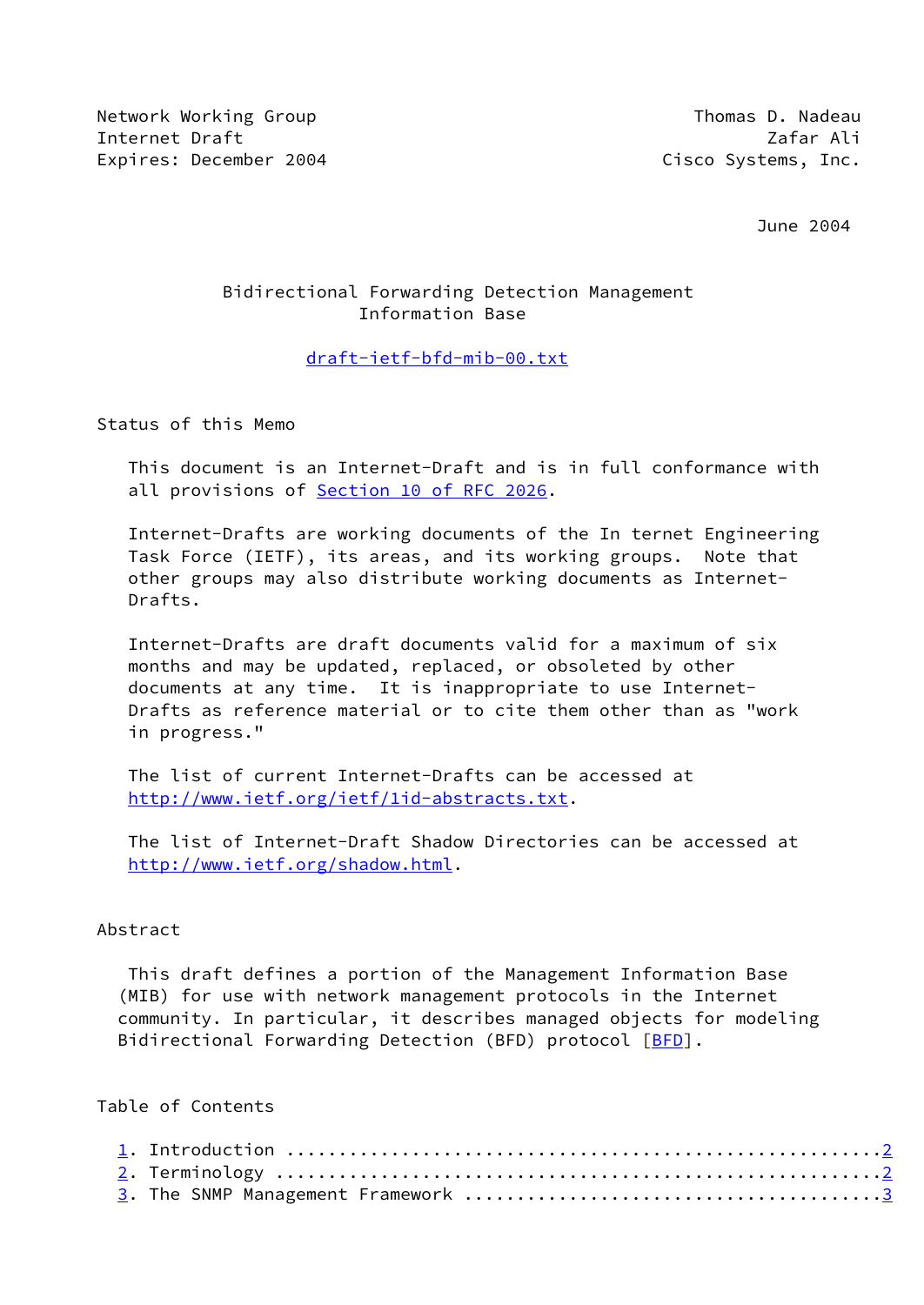|  | BFD Working Group |  | Expires December 2004 |  | [Page 1] |
|--|-------------------|--|-----------------------|--|----------|
|--|-------------------|--|-----------------------|--|----------|

<span id="page-1-1"></span>Internet Draft BFD-DRAFT-00-MIB June 2004

| 5.3 Session Performance Table (bfdSessionPerfTable) 4 |  |
|-------------------------------------------------------|--|
| 5.4 Session Mapping Table (bfdSessMapTable) 4         |  |
|                                                       |  |
|                                                       |  |
|                                                       |  |
|                                                       |  |
|                                                       |  |
|                                                       |  |
|                                                       |  |
|                                                       |  |
|                                                       |  |
|                                                       |  |
|                                                       |  |

# <span id="page-1-0"></span>[1](#page-1-0). Introduction

 For a detailed overview of the documents that describe the current Internet-Standard Management Framework, please refer to section of [RFC 3410 \[RFC3410](https://datatracker.ietf.org/doc/pdf/rfc3410)].

 Managed objects are accessed via a virtual information store, termed the Management Information Base or MIB. MIB objects are generally accessed through the Simple Network Management Protocol (SNMP). Objects in the MIB are defined using the mechanisms defined in the Structure of Management Information (SMI). This memo specifies a MIB module that is compliant to the SMIv2, which is described in STD 58, [RFC 2578](https://datatracker.ietf.org/doc/pdf/rfc2578) [[RFC2578](https://datatracker.ietf.org/doc/pdf/rfc2578)], STD 58, [RFC 2579](https://datatracker.ietf.org/doc/pdf/rfc2579) [[RFC2579](https://datatracker.ietf.org/doc/pdf/rfc2579)] and STD 58, [RFC 2580 \[RFC2580](https://datatracker.ietf.org/doc/pdf/rfc2580)].

 Current work is underway in the IETF to specify a suite of protocols known as Bidirectional Forwarding Detection to detect faults in the bidirectional path between two forwarding engines, including interfaces, data link(s), and to the extent possible the forwarding engines themselves, with potentially very low latency [\[BFD](#page-24-0)].

In this document we describe a MIB module that can be used to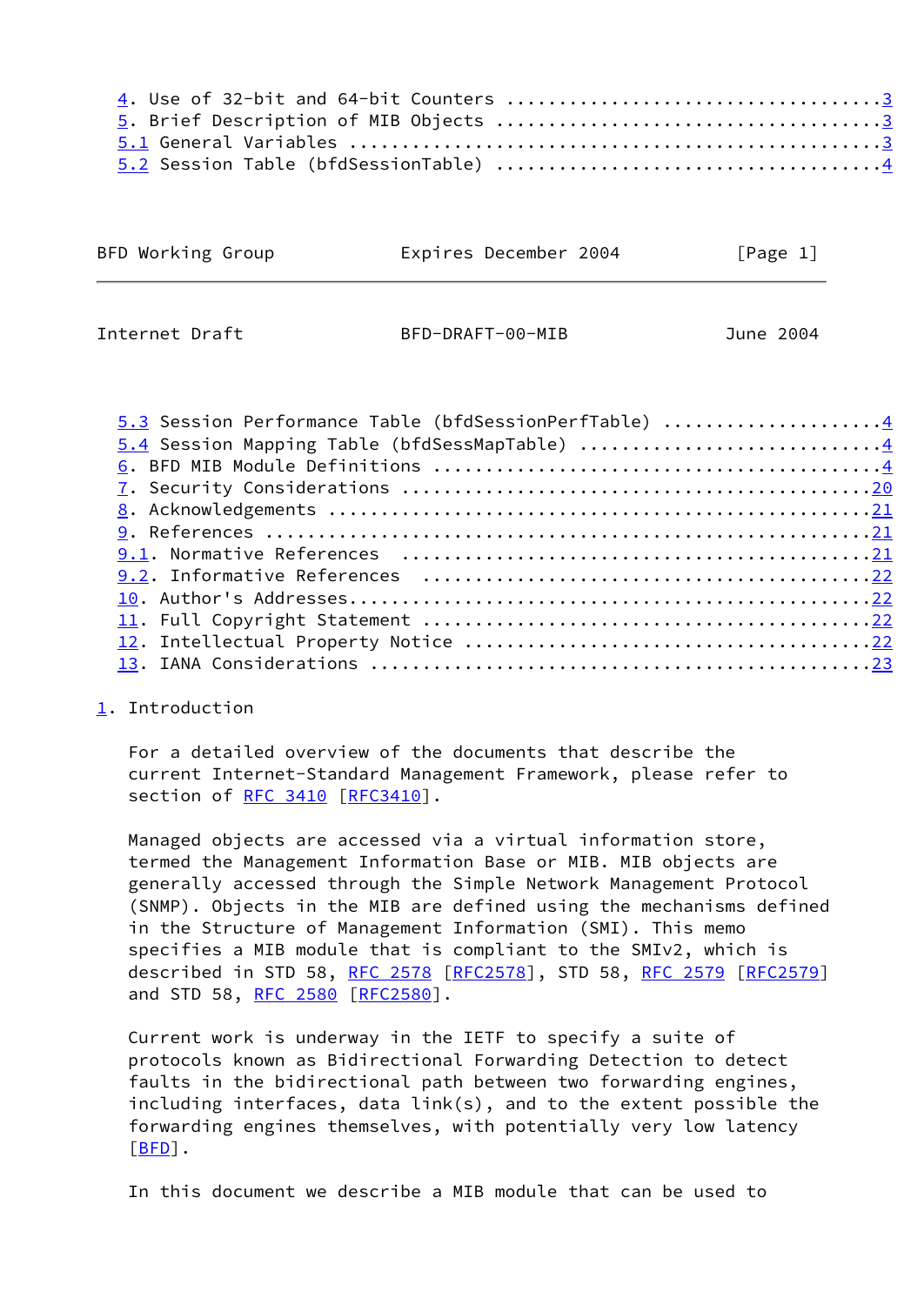manage BFD implementations. This MIB module covers both configuration and performance monitoring aspects of BFD.

This document is based on [draft-katz-ward-bfd-02.txt](https://datatracker.ietf.org/doc/pdf/draft-katz-ward-bfd-02.txt) [\[BFD](#page-24-0)] and only addresses MIB for MFD running over point-to-point interfaces. Specifically, this version of the ID does not address BFD over shared interfaces [[BFDSHARED\]](#page-24-5). Furthermore, at present we do not directly address manageability requirement when LSP-Ping is used for boot-strapping the BFD session [BFD-LSP]. Nonetheless, some considerations are in place for these applications of the BFD. These aspects of BFD will be directly addressed in the future version of the ID.

<span id="page-2-0"></span>[2](#page-2-0). Terminology

<span id="page-2-2"></span>

| BFD Working Group | Expires December 2004 | [Page 2]  |
|-------------------|-----------------------|-----------|
| Internet Draft    | BFD-DRAFT-00-MIB      | June 2004 |
|                   |                       |           |

 This document uses terminology from the document describing the BFD protocol [\[BFD](#page-24-0)].

<span id="page-2-1"></span>[3](#page-2-1). The SNMP Management Framework

 For a detailed overview of the documents that describe the current Internet-Standard Management Framework, please refer to [section](https://datatracker.ietf.org/doc/pdf/rfc3410#section-7) 7 of RFC 3410 [\[RFC3410](https://datatracker.ietf.org/doc/pdf/rfc3410)].

 Managed objects are accessed via a virtual information store, termed the Management Information Base or MIB. MIB objects are generally accessed through the Simple Network Management Protocol (SNMP). Objects in the MIB are defined using the mechanisms defined in the Structure of Management Information (SMI). This memo specifies a MIB module that is compliant to the SMIv2, which is described in STD 58, [RFC 2578](https://datatracker.ietf.org/doc/pdf/rfc2578) [\[RFC2578](https://datatracker.ietf.org/doc/pdf/rfc2578)], STD 58, [RFC 2579 \[RFC2579](https://datatracker.ietf.org/doc/pdf/rfc2579)] and STD 58, [RFC 2580](https://datatracker.ietf.org/doc/pdf/rfc2580)  $[REC2580]$ .

<span id="page-2-3"></span>[4](#page-2-3). Use of 32-bit and 64-bit Counters

 64-bit counters are provided in this MIB module for high speed interfaces where the use of 32-bit counters might be impractical. The requirements on the use of 32-bit and 64-bit counters (copied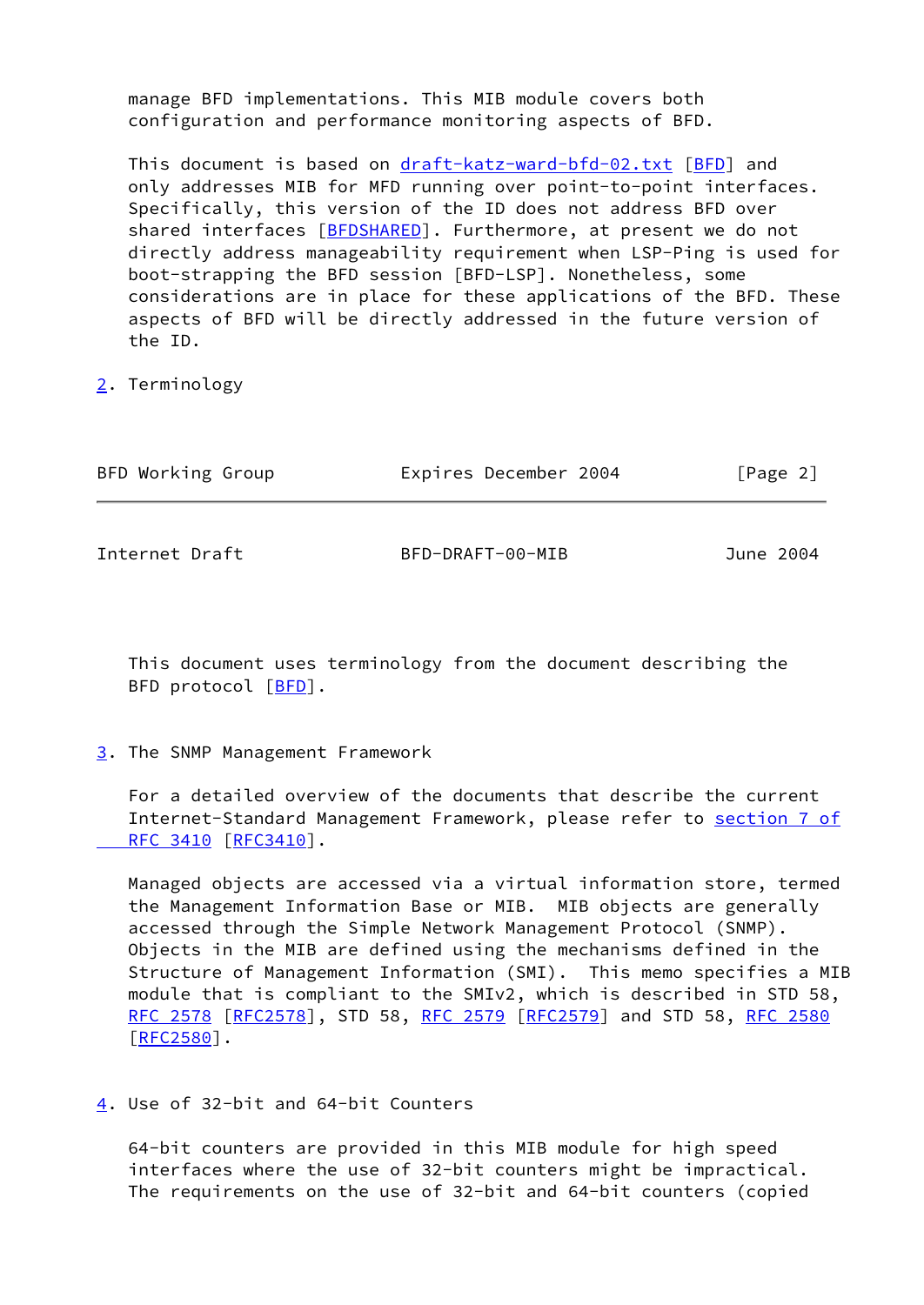verbatim from [[RFC2863](https://datatracker.ietf.org/doc/pdf/rfc2863)]) are as follows.

 For interfaces that operate at 20,000,000 (20 million) bits per second or less, 32-bit byte and packet counters MUST be supported. For interfaces that operate faster than 20,000,000 bits/second, and slower than 650,000,000 bits/second, 32-bit packet counters MUST be supported and 64-bit octet counters MUST be supported. For interfaces that operate at 650,000,000 bits/second or faster, 64-bit packet counters AND 64-bit octet counters MUST be supported.

<span id="page-3-0"></span>[5](#page-3-0). Brief Description of MIB Objects

 This section describes objects pertaining to BFD. The MIB objects are derived from the [BFD](#page-24-0) document  $[BFD]$ .

<span id="page-3-1"></span>[5.1](#page-3-1) General Variables

 The General Variables are used to identify parameters that are global to the BFD process.

<span id="page-3-2"></span>[5.2](#page-3-2) Session Table (bfdSessionTable)

The session table is used to identify a BFD session between a

<span id="page-3-3"></span>

| BFD Working Group | Expires December 2004 | [Page 3]  |
|-------------------|-----------------------|-----------|
| Internet Draft    | BFD-DRAFT-00-MIB      | June 2004 |

pair of nodes.

<span id="page-3-4"></span>[5.3](#page-3-4) Session Performance Table (bfdSessionPerfTable)

 The session performance table is used for collecting BFD performance counts on a per session basis. This table is an AUGMENT to the bfdSessionTable.

<span id="page-3-5"></span>[5.4](#page-3-5) Session Mapping Table (bfdSessMapTable)

 The BFD Session Mapping Table maps the complex indexing of the BFD sessions to the flat BFDIndex used in the BfdSessionTable.

<span id="page-3-6"></span>[6](#page-3-6). BFD MIB Module Definitions

BFD-DRAFT-00-MIB DEFINITIONS ::= BEGIN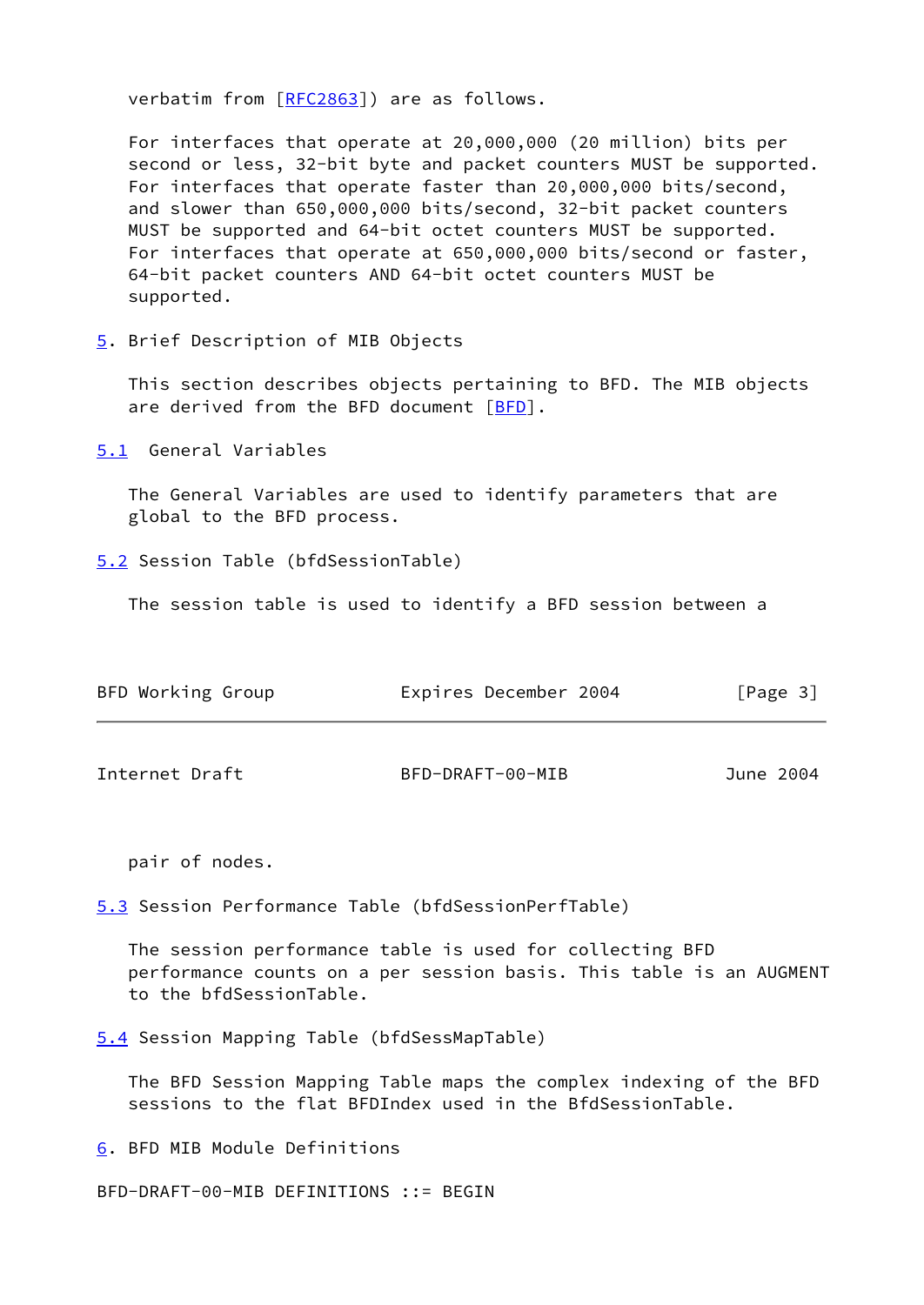IMPORTS MODULE-IDENTITY, OBJECT-TYPE, Unsigned32, Counter32, Counter64, NOTIFICATION-TYPE, mib-2 FROM SNMPv2-SMI MODULE-COMPLIANCE, OBJECT-GROUP, NOTIFICATION-GROUP FROM SNMPv2-CONF TEXTUAL-CONVENTION, TruthValue, RowStatus, StorageType, TimeStamp FROM SNMPv2-TC InetAddress, InetAddressType FROM INET-ADDRESS-MIB ; bfdMIB MODULE-IDENTITY LAST-UPDATED "200401221200Z" -- 22 January 2004 12:00:00 EST ORGANIZATION "IETF" CONTACT-INFO " Zafar Ali Cisco Systems, Inc. Email: zali@cisco.com Thomas D. Nadeau Cisco Systems, Inc. Email: tnadeau@cisco.com " DESCRIPTION "Bidirectional Forwarding Management Information Base." -- Revision history. BFD Working Group **Expires December 2004** [Page 4] Internet Draft BFD-DRAFT-00-MIB June 2004 REVISION "200401221200Z" -- 22 January 2004 12:00:00 EST DESCRIPTION "Initial version."  $::=$  { mib-2 999 } -- To be assigned by IANA.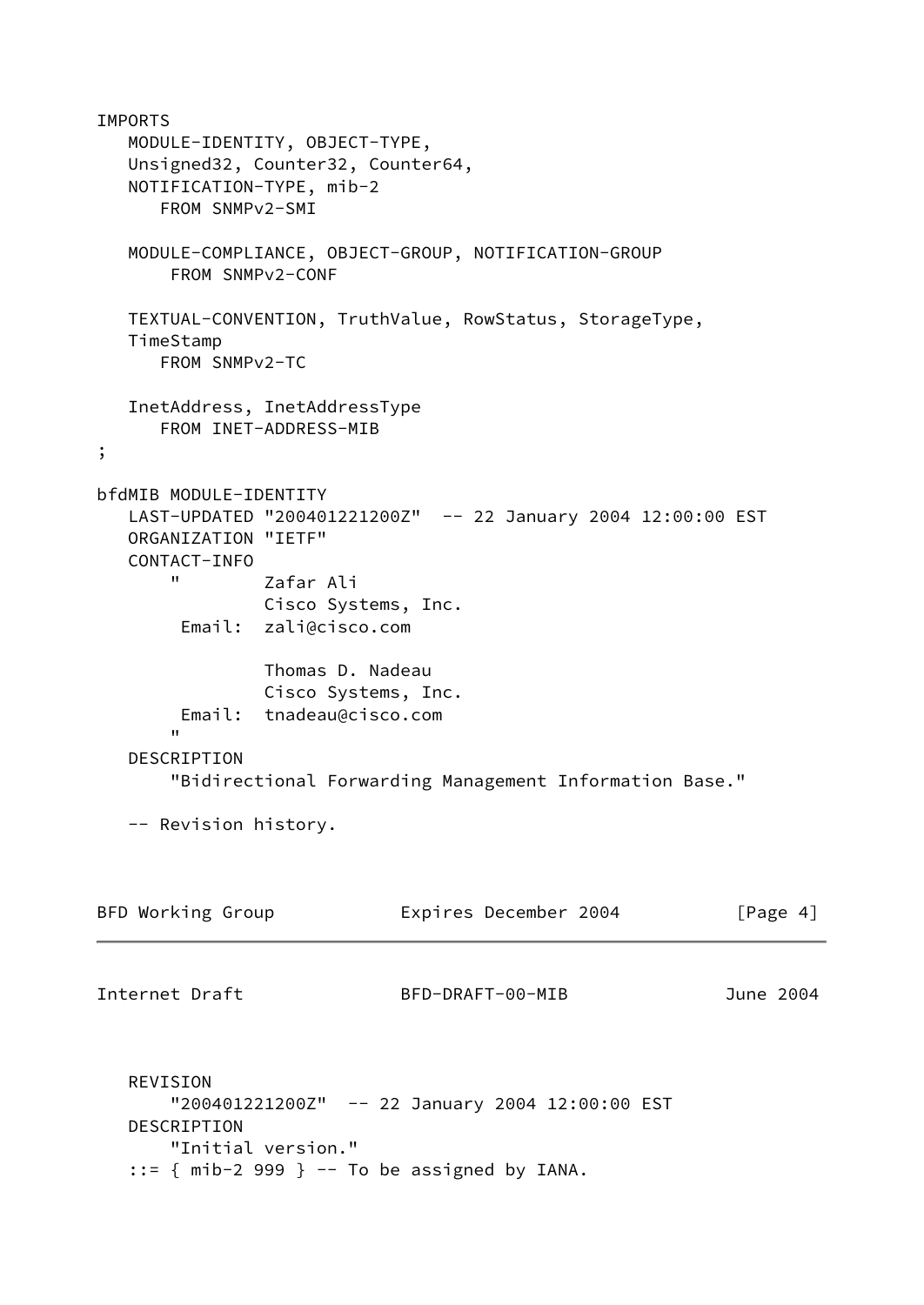```
-- Top level components of this MIB module.
bfdNotifications OBJECT IDENTIFIER ::= { bfdMIB 0 }
bfdObjects OBJECT IDENTIFIER ::= { bfdMIB 1 }
bfdConformance OBJECT IDENTIFIER ::= { bfdMIB 3 }
bfdScalarObjects OBJECT IDENTIFIER ::= { bfdObjects 1 }
-- Textual Conventions
   BfdSessIndexTC ::= TEXTUAL-CONVENTION
   DISPLAY-HINT "d"
   STATUS current
   DESCRIPTION
        "An index used to uniquely identify BFD sessions."
   SYNTAX Unsigned32 (1..4294967295)
   BfdInterval ::= TEXTUAL-CONVENTION
   DISPLAY-HINT "d"
   STATUS current
   DESCRIPTION
       "The BFD interval delay in microseconds."
   SYNTAX Unsigned32 (1..4294967295)
   BfdDiag ::= TEXTUAL-CONVENTION
   STATUS current
   DESCRIPTION
        "A common BFD diagnostic code."
   SYNTAX INTEGER { noDiagnostic(1),
                    controlDetectionTimeExpired(2),
                    echoFunctionFailed(3),
                    neighborSignaledSessionDown(4),
                    forwardingPlaneReset(5),
                    pathDown(6),
                    concatenatedPathDown(7),
                    administrativelyDown(8)
 }
```
BFD Working Group **Expires December 2004** [Page 5]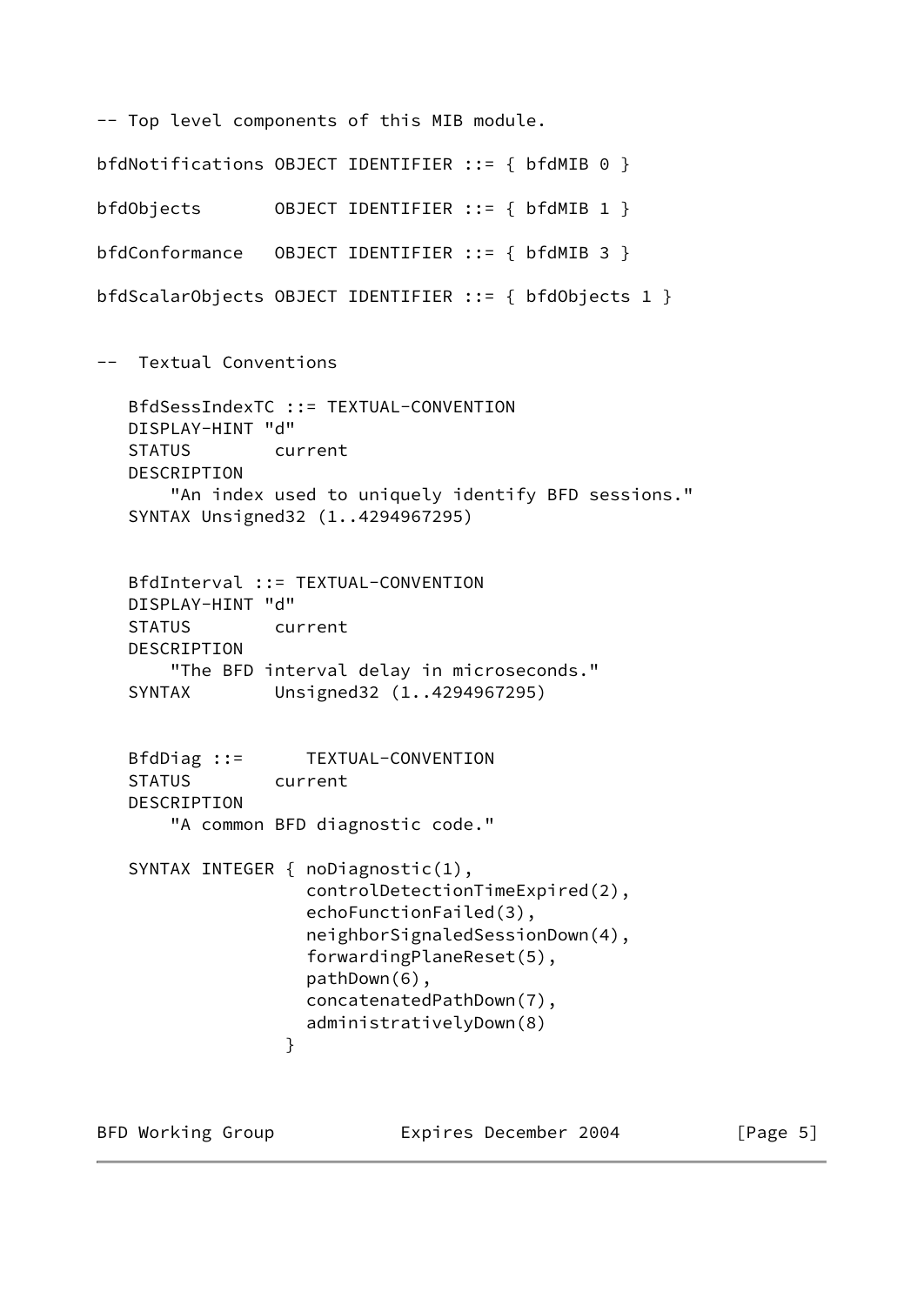```
 -- BFD General Variables
 -- These parameters apply globally to the Router's
 -- BFD Process.
 bfdAdminStatus OBJECT-TYPE
    SYNTAX INTEGER { enabled(1), disabled(2) }
    MAX-ACCESS read-write
    STATUS current
    DESCRIPTION
       "The global administrative status of BFD in this router.
        The value 'enabled' denotes that the BFD Process is active
        on at least one interface; 'disabled' disables it on
        all interfaces."
    DEFVAL { enabled }
    ::= { bfdScalarObjects 1 }
 bfdOperStatus OBJECT-TYPE
  SYNTAX INTEGER { up(1), down(2) }
   MAX-ACCESS read-only
   STATUS current
   DESCRIPTION
     "The operational status of BFD on this router."
  ::= { bfdScalarObjects 2 }
 bfdVersionNumber OBJECT-TYPE
     SYNTAX Unsigned32
     MAX-ACCESS read-only
     STATUS current
     DESCRIPTION
        "The current version number of the BFD protocol."
     REFERENCE
       (draft-katz-ward-bfd-04.txt)"
    DEFVAL { 0 }
     ::= { bfdScalarObjects 3 }
 -- BFD Session Table
 -- The BFD Session Table specifies BFD session specific
 -- information.
 bfdSessTable OBJECT-TYPE
     SYNTAX SEQUENCE OF BfdSessEntry
     MAX-ACCESS not-accessible
     STATUS current
```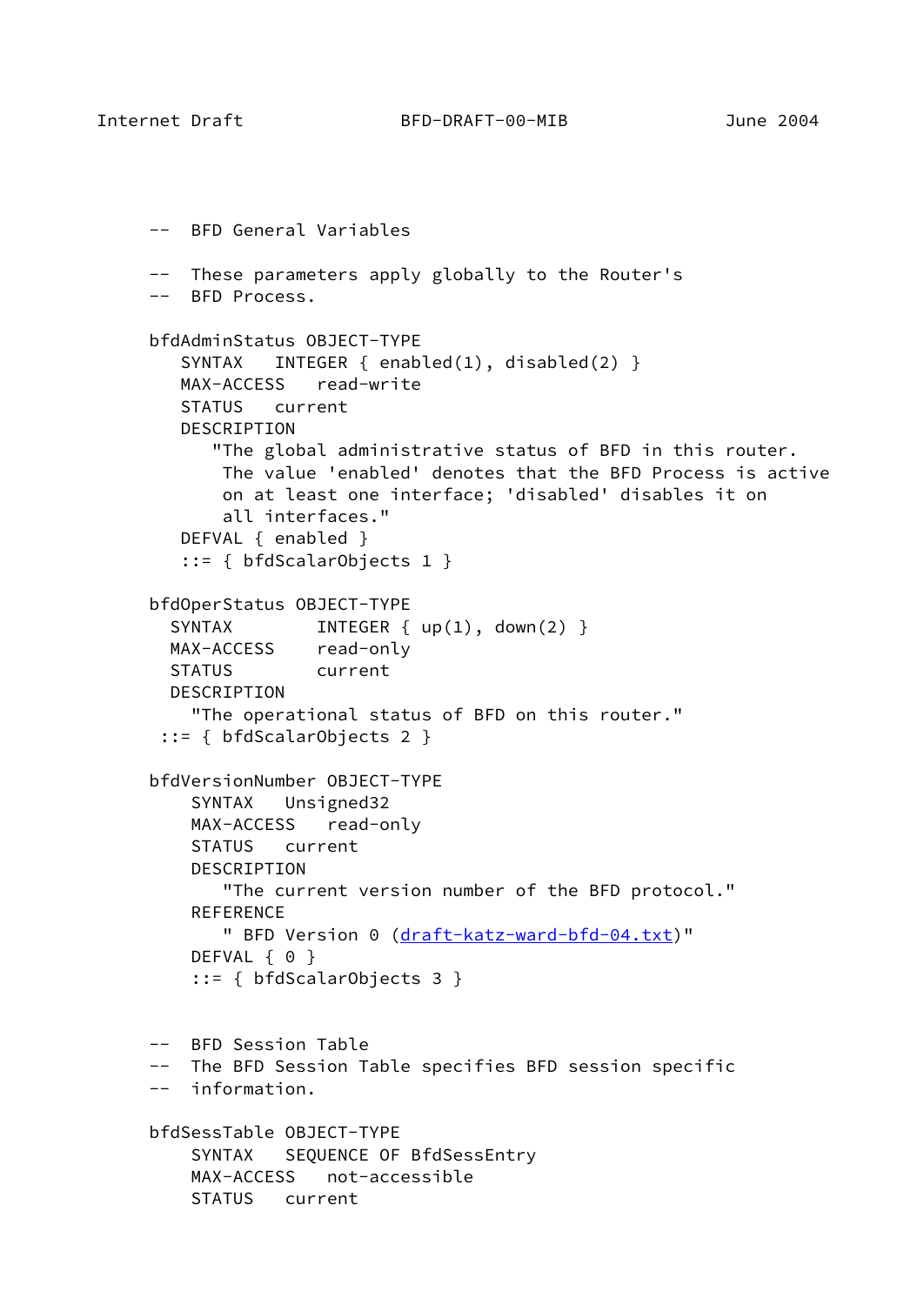DESCRIPTION "The BFD Session Table describes the BFD sessions." REFERENCE "BFD Version 0 [\(draft-katz-ward-bfd-04.txt\)](https://datatracker.ietf.org/doc/pdf/draft-katz-ward-bfd-04.txt)"

|                | BFD Working Group                                                                                                                                                                                                                                                                                                                                                                                                                                                                                          |                  | Expires December 2004                                                                                                                                                                                                                                                                                        | [Page 6]  |
|----------------|------------------------------------------------------------------------------------------------------------------------------------------------------------------------------------------------------------------------------------------------------------------------------------------------------------------------------------------------------------------------------------------------------------------------------------------------------------------------------------------------------------|------------------|--------------------------------------------------------------------------------------------------------------------------------------------------------------------------------------------------------------------------------------------------------------------------------------------------------------|-----------|
| Internet Draft |                                                                                                                                                                                                                                                                                                                                                                                                                                                                                                            | BFD-DRAFT-00-MIB |                                                                                                                                                                                                                                                                                                              | June 2004 |
|                | $::= \{ bfdObjects 2 \}$                                                                                                                                                                                                                                                                                                                                                                                                                                                                                   |                  |                                                                                                                                                                                                                                                                                                              |           |
|                | bfdSessEntry OBJECT-TYPE<br>SYNTAX BfdSessEntry<br>MAX-ACCESS<br>STATUS current<br>DESCRIPTION<br>INDEX { bfdSessIndex }<br>$::= \{ bfdSessTable 1 \}$                                                                                                                                                                                                                                                                                                                                                     | not-accessible   | "The BFD Session Entry describes BFD session."                                                                                                                                                                                                                                                               |           |
| }              | BfdSessEntry ::= SEQUENCE {<br>bfdSessIndex<br>bfdSessApplicationId<br>bfdSessDiscriminator<br>bfdSessLocalDiscr<br>bfdSessRemoteDiscr<br>bfdSessState<br>bfdSessRemoteHeardFlag<br>bfdSessDiag<br>bfdSessOperMode<br>bfdSessDemandModeDesiredFlag<br>bfdSessEchoFuncModeDesiredFlag<br>bfdSessEchoFuncFlag<br>bfdSessAddrType<br>bfdSessAddr<br>bfdSessDesiredMinTxInterval<br>bfdSessDesiredMinRxInterval<br>bfdSessDesiredMinEchoRxInterval<br>bfdSessDetectMult<br>bfdSessStorType<br>bfdSessRowStatus |                  | BfdSessIndexTC,<br>Unsigned32,<br>Unsigned32,<br>Unsigned32,<br>Unsigned32,<br>INTEGER,<br>TruthValue,<br>Unsigned32,<br>INTEGER,<br>TruthValue,<br>TruthValue,<br>INTEGER,<br>InetAddressType,<br>InetAddress,<br>BfdInterval,<br>BfdInterval,<br>BfdInterval,<br>BfdInterval,<br>StorageType,<br>RowStatus |           |

 bfdSessIndex OBJECT-TYPE SYNTAX BfdSessIndexTC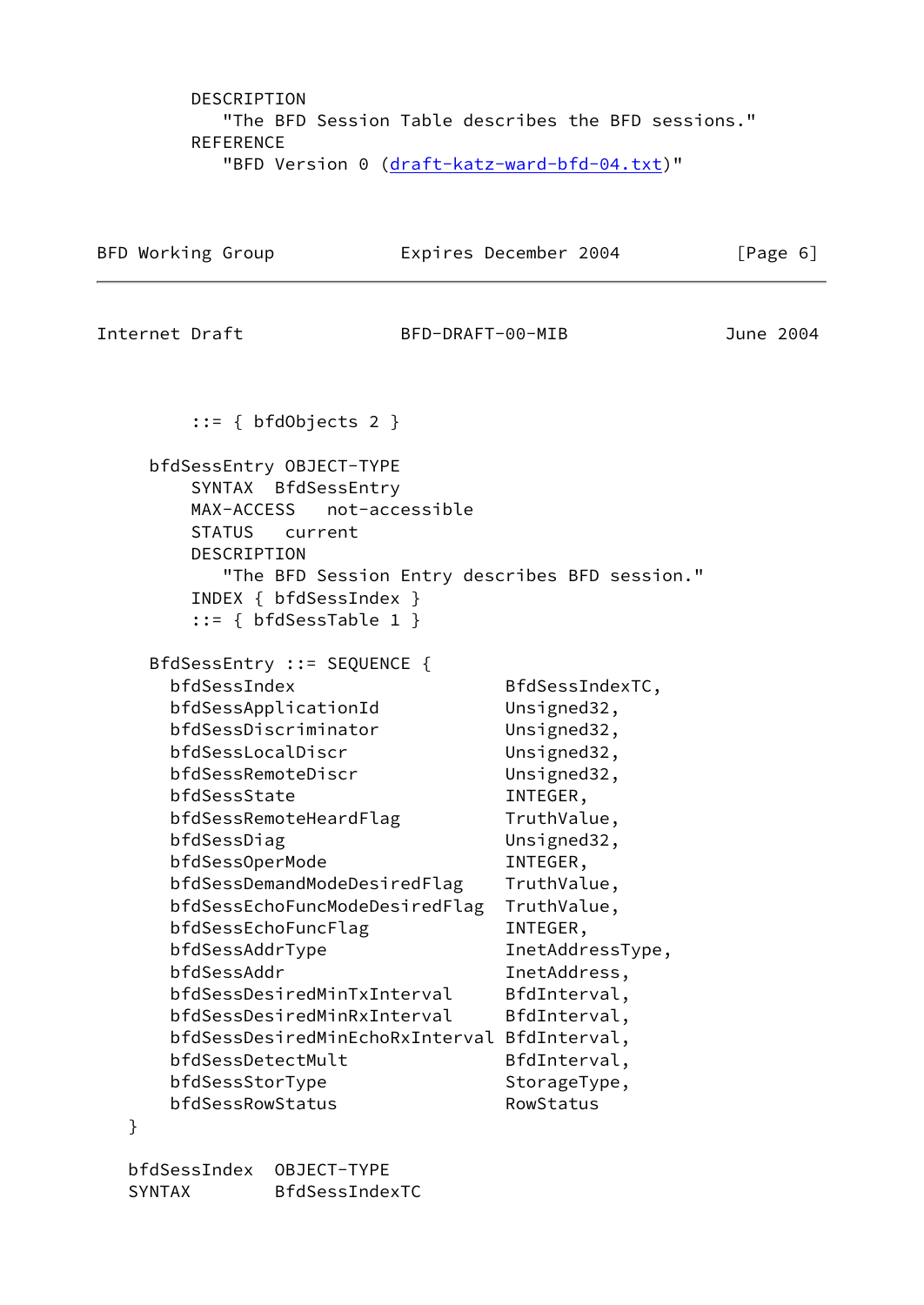MAX-ACCESS not-accessible STATUS current DESCRIPTION "This object contains an index used to represent a unique BFD session on this device." ::= { bfdSessEntry 1 } bfdSessApplicationId OBJECT-TYPE SYNTAX Unsigned32 MAX-ACCESS read-only STATUS current DESCRIPTION "This object contains an index used to indicate an local application which owns or maintains this BFD Working Group **Expires December 2004** [Page 7] Internet Draft BFD-DRAFT-00-MIB June 2004 BFD session. For instance, the VPN process may maintain a subset of the total number of BFD sessions. This application ID provides a convienent way to segretate sessions by the applications which maintain them." ::= { bfdSessEntry 2 } bfdSessDiscriminator OBJECT-TYPE SYNTAX Unsigned32 (1..4294967295) MAX-ACCESS read-only STATUS current DESCRIPTION "This object specifies the local discriminator for this BFD session, used to uniquely identify it." ::= { bfdSessEntry 3 } bfdSessLocalDiscr OBJECT-TYPE SYNTAX Unsigned32 (1..4294967295) MAX-ACCESS read-only STATUS current DESCRIPTION "This object specifies the local discriminator for this BFD session, used to uniquely identify it." ::= { bfdSessEntry 4 } bfdSessRemoteDiscr OBJECT-TYPE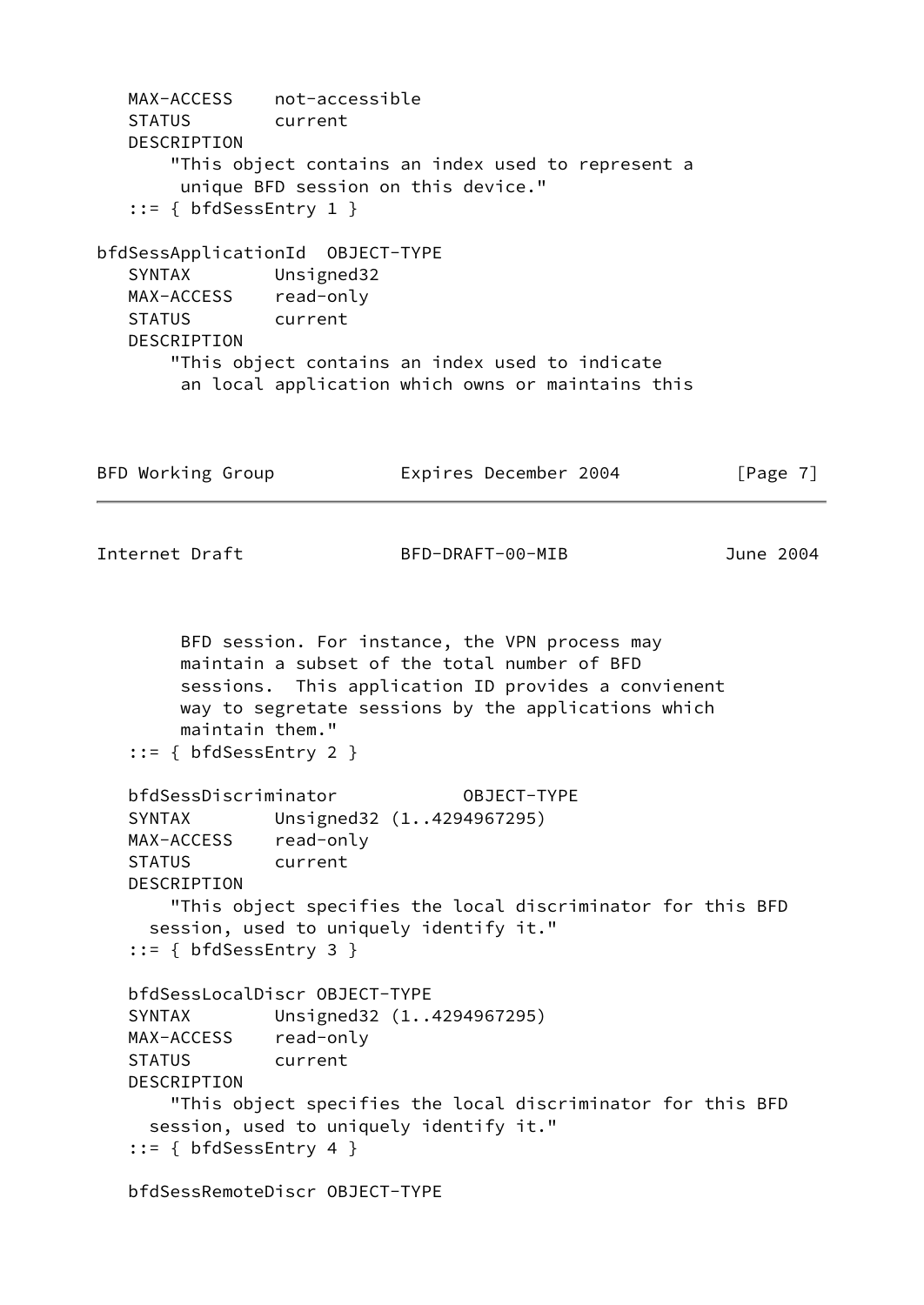```
 SYNTAX Unsigned32 (1..4294967295)
   MAX-ACCESS read-only
   STATUS current
   DESCRIPTION
         "This object specifies the discriminator chosen by the
          remote system local discriminator for this BFD
     session."
   ::= { bfdSessEntry 5 }
   bfdSessState OBJECT-TYPE
        SYNTAX INTEGER {
              init(1),
               up(2),
               failing(3),
              down(4),
               adminDown(5)
 }
         MAX-ACCESS read-only
         STATUS current
         DESCRIPTION
            "The perceived state of the BFD session."
         ::= { bfdSessEntry 6 }
bfdSessRemoteHeardFlag OBJECT-TYPE
BFD Working Group Expires December 2004 [Page 8]
Internet Draft BFD-DRAFT-00-MIB June 2004
   SYNTAX TruthValue
   MAX-ACCESS read-only
   STATUS current
   DESCRIPTION
         "This object specifies status of BFD packet reception from
          the remote system. Specifically, it is set to true(1) if the
          local system is actively receiving BFD packets from the
          remote system, and is set to false(0) if the local system
          has not received BFD packets recently (within the detection
          time) or if the local system is attempting to tear down the
          BFD session."
    ::= { bfdSessEntry 7 }
bfdSessDiag OBJECT-TYPE
         SYNTAX Unsigned32
         MAX-ACCESS accessible-for-notify
```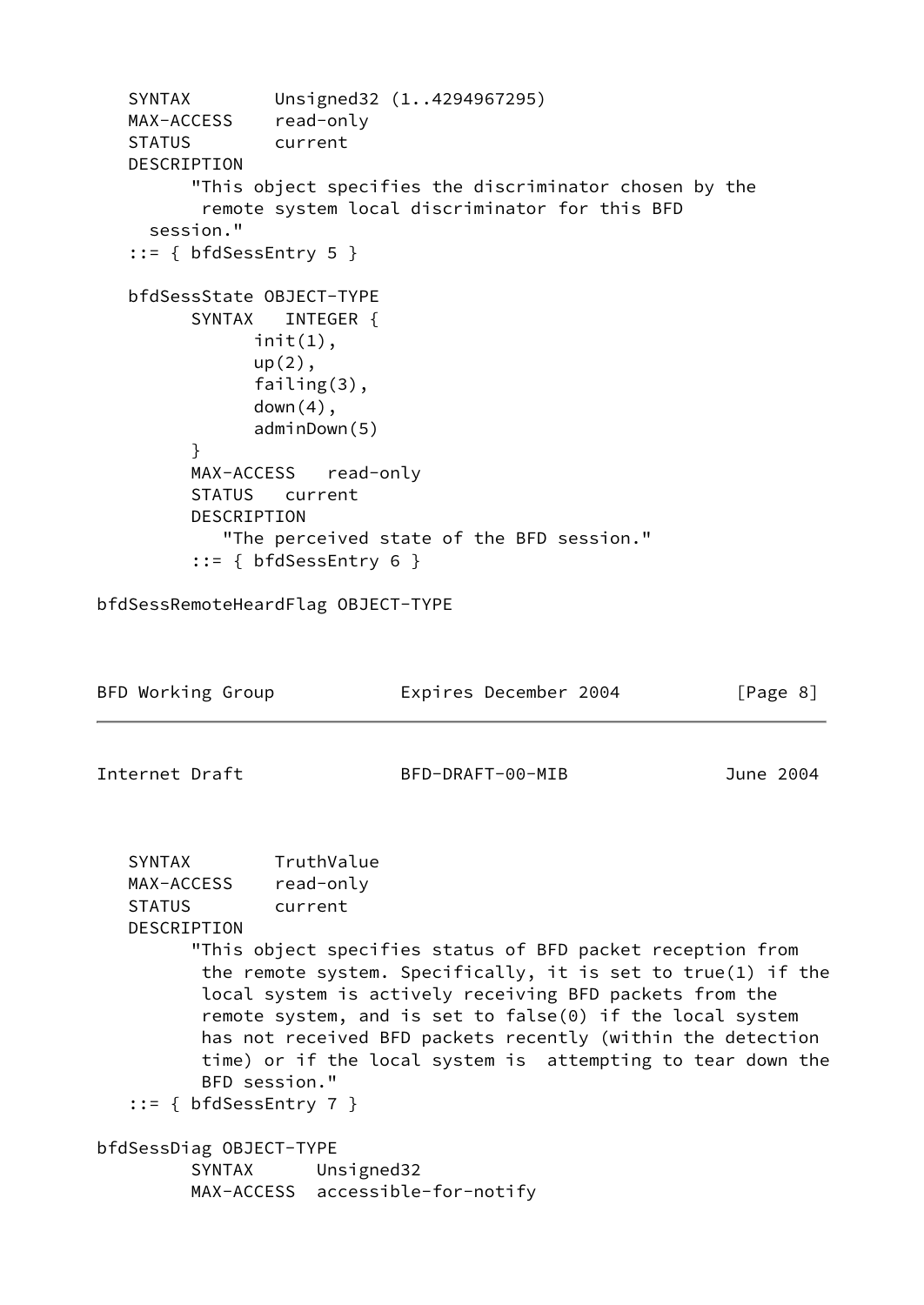```
 STATUS current
         DESCRIPTION
            "A diagnostic code specifying the local system's reason
             for the last transition of the session from up(1) to some
             other state."
    ::= { bfdSessEntry 8 }
bfdSessOperMode OBJECT-TYPE
        SYNTAX INTEGER { asyncModeWEchoFun(1),
                            asynchModeWOEchoFun(2),
                            demandModeWEchoFunction(3),
                            demandModeWOEchoFunction(4)
          }
        MAX-ACCESS read-only
        STATUS current
        DESCRIPTION
            "This object specifies current operating mode that BFD
             session is operating in.
             A value of AsyncModeWEchoFun(1) ...
             A value of AsynchModeWOEchoFun(2) ...
             A value of DemandModeWEchoFunction(3) ...
             A value of DemandModeWOEchoFunction(4) ...
 "
         ::= { bfdSessEntry 9 }
bfdSessDemandModeDesiredFlag OBJECT-TYPE
   SYNTAX TruthValue
   MAX-ACCESS read-create
   STATUS current
   DESCRIPTION
           "This object indicates that the local system's
            desire to use Demand mode. Specifically, it is set
            to true(1) if the local system wishes to use
BFD Working Group Expires December 2004 [Page 9]
Internet Draft BFD-DRAFT-00-MIB June 2004
            Demand mode or false(0) if not"
   DEFVAL { false }
    ::= { bfdSessEntry 10 }
bfdSessEchoFuncModeDesiredFlag OBJECT-TYPE
   SYNTAX TruthValue
```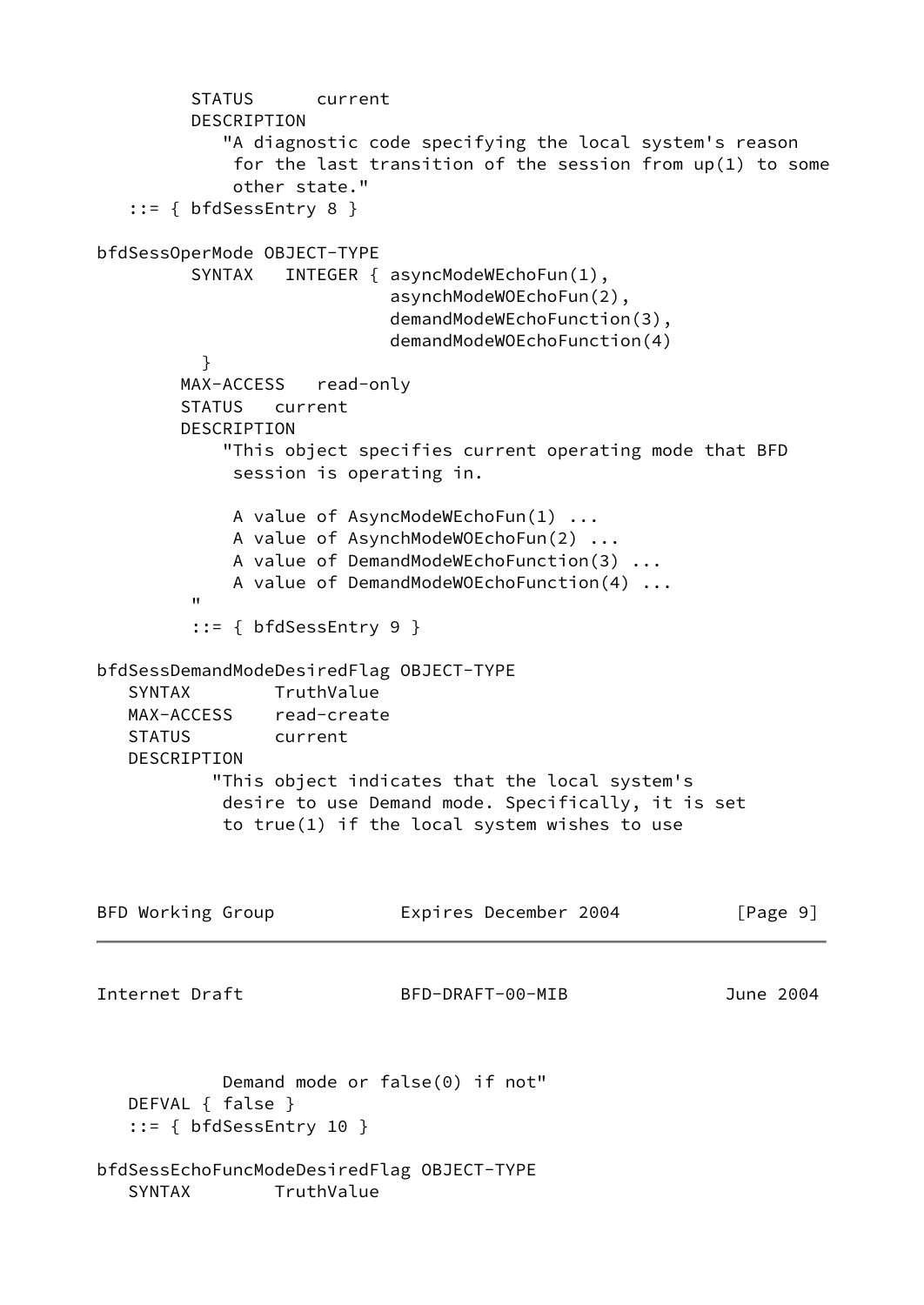```
 MAX-ACCESS read-create
   STATUS current
   DESCRIPTION
           "This object indicates that the local system's
            desire to use Echo mode. Specifically, it is set
            to true(1) if the local system wishes to use
            Echo mode or false(0) if not"
   DEFVAL { false }
   ::= { bfdSessEntry 11 }
bfdSessEchoFuncFlag OBJECT-TYPE
  SYNTAX INTEGER { enabled(1), disabled(2) }
   MAX-ACCESS read-create
   STATUS current
   DESCRIPTION
            "The administrative status of Echo function for this BFD
             session. The value 'enabled' denotes that the Echo
             function is enabled for this session; 'disabled' disables
             Echo function for this session."
         ::= { bfdSessEntry 12 }
bfdSessAddrType OBJECT-TYPE
    SYNTAX InetAddressType
   MAX-ACCESS read-create
   STATUS current
   DESCRIPTION
         "This object specifies IP address of the interface associated with
         this BFD session.
         Only values unknown(0), ipv4(1) or ipv6(2)
         have to be supported.
         A value of unknown(0) is allowed only when
         the outgoing interface is of type point-to-point, or
         when the BFD session is not associated with a specific
         interface.
         If any other unsupported values are attempted in a set
         operation, the agent MUST return an inconsistentValue
         error.
 "
         ::= { bfdSessEntry 13 }
bfdSessAddr OBJECT-TYPE
BFD Working Group Expires December 2004 [Page 10]
```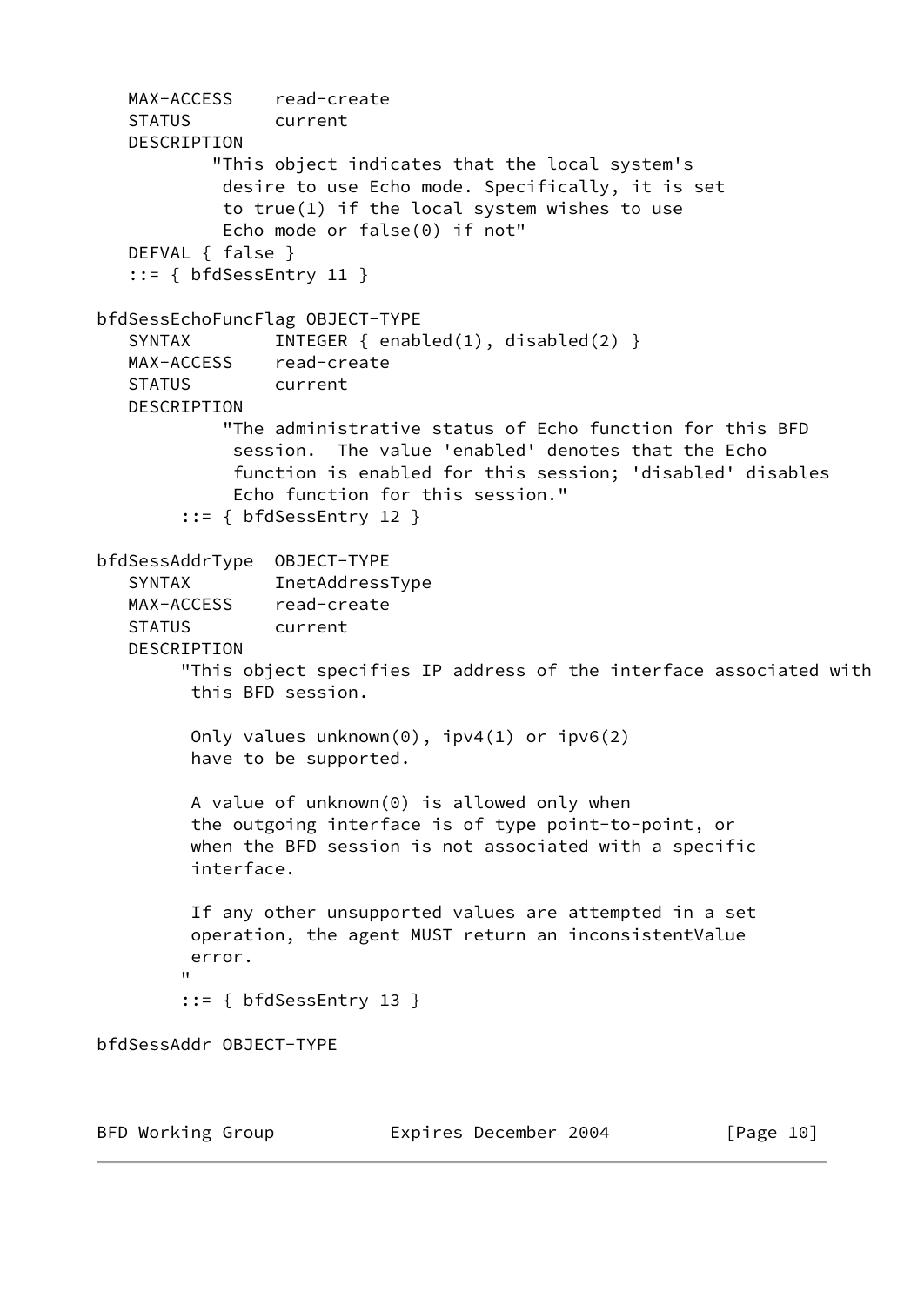```
 SYNTAX InetAddress
   MAX-ACCESS read-create
   STATUS current
   DESCRIPTION
         "This object specifies IP address of the interface associated with
         this BFD session. It can also be used to enabled BFD on a specific
         interface. The value is set to zero when BFD session is not
         associated with a specific interface. "
         ::= { bfdSessEntry 14 }
bfdSessDesiredMinTxInterval OBJECT-TYPE
    SYNTAX BfdInterval
   MAX-ACCESS read-create
   STATUS current
   DESCRIPTION
         "This object specifies the minimum interval, in
          microseconds, that the local system would like to use when
          transmitting BFD Control packets."
    ::= { bfdSessEntry 15 }
bfdSessDesiredMinRxInterval OBJECT-TYPE
   SYNTAX BfdInterval
   MAX-ACCESS read-create
   STATUS current
   DESCRIPTION
         "This object specifies the minimum interval, in
          microseconds, between received BFD Control packets the
          local system is capable of supporting."
    ::= { bfdSessEntry 16 }
bfdSessDesiredMinEchoRxInterval OBJECT-TYPE
   SYNTAX BfdInterval
   MAX-ACCESS read-create
   STATUS current
   DESCRIPTION
          "This object specifies the minimum interval, in
          microseconds, between received BFD Echo packets that this
          system is capable of supporting."
    ::= { bfdSessEntry 17 }
bfdSessDetectMult OBJECT-TYPE
   SYNTAX BfdInterval
   MAX-ACCESS read-create
   STATUS current
   DESCRIPTION
         "This object specifies the Detect time multiplier."
```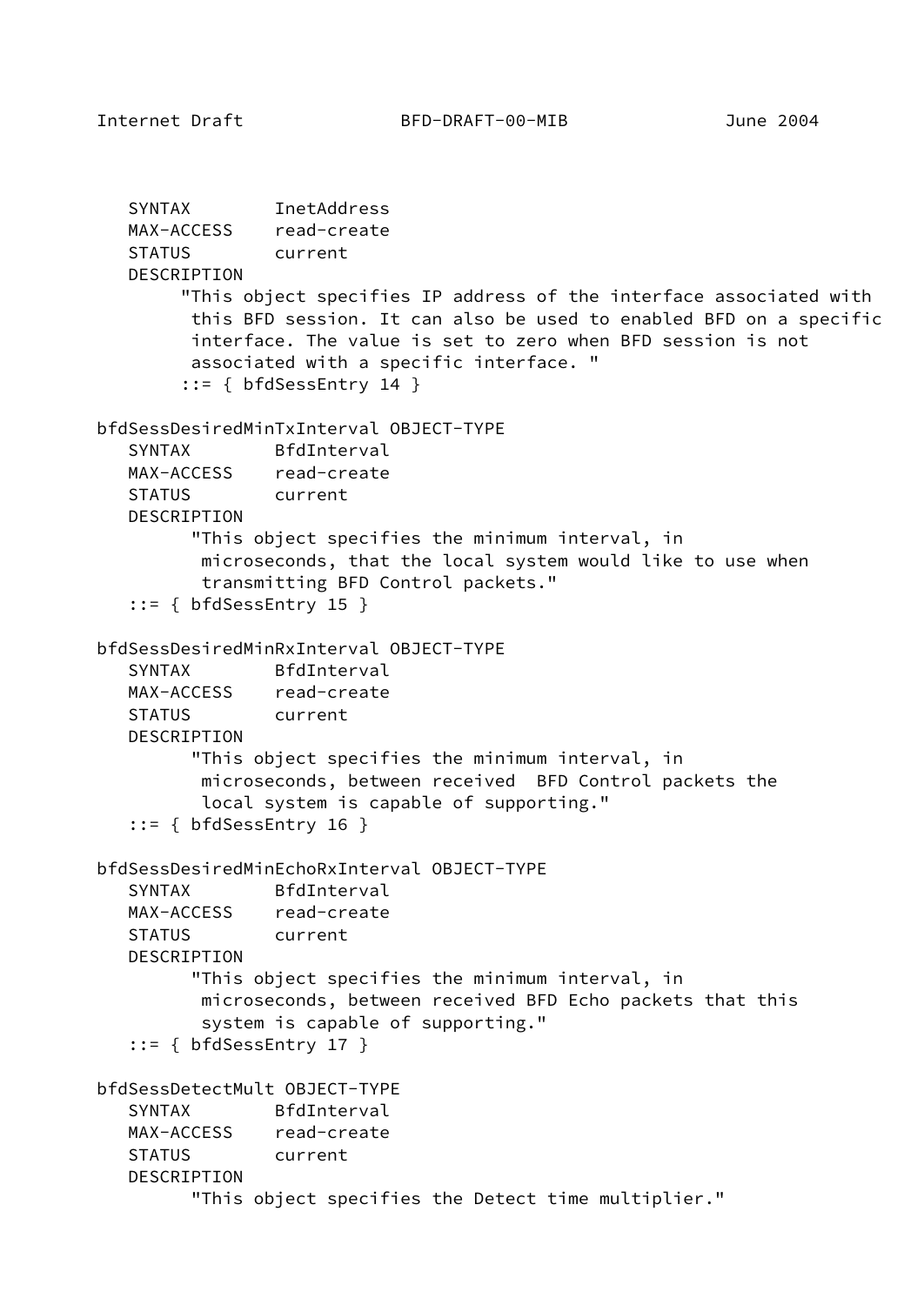|  |  | $::= { bfdSessEntry 18 }$ |  |  |
|--|--|---------------------------|--|--|
|--|--|---------------------------|--|--|

bfdSessStorType OBJECT-TYPE SYNTAX StorageType

| BFD Working Group                                                                                                                     |                                               | Expires December 2004                                                                                                                                                                                                                             | [Page 11] |  |
|---------------------------------------------------------------------------------------------------------------------------------------|-----------------------------------------------|---------------------------------------------------------------------------------------------------------------------------------------------------------------------------------------------------------------------------------------------------|-----------|--|
| Internet Draft                                                                                                                        |                                               | BFD-DRAFT-00-MIB                                                                                                                                                                                                                                  | June 2004 |  |
| MAX-ACCESS read-create<br><b>STATUS</b><br>DESCRIPTION<br>$::= \{ bfdSessEntry 19 \}$                                                 | current<br>columnar objects in the row."      | "This variable indicates the storage type for this<br>object. Conceptual rows having the value<br>'permanent' need not allow write-access to any                                                                                                  |           |  |
| bfdSessRowStatus OBJECT-TYPE<br><b>SYNTAX</b><br>MAX-ACCESS read-create<br>STATUS current<br>DESCRIPTION<br>$::=$ { bfdSessEntry 20 } | RowStatus                                     | "This variable is used to create, modify, and/or<br>delete a row in this table. When a row in this<br>table has a row in the $active(1)$ state, no<br>objects in this row can be modified except the<br>bfdSessRowStatus and bfdSessStorageType." |           |  |
| -- BFD Session Performance Table                                                                                                      |                                               |                                                                                                                                                                                                                                                   |           |  |
| bfdSessPerfTable OBJECT-TYPE<br><b>SYNTAX</b><br>MAX-ACCESS<br><b>STATUS</b><br><b>DESCRIPTION</b><br>$::= \{ bfdObjects 3 \}$        | not-accessible<br>current                     | SEQUENCE OF BfdSessPerfEntry<br>"This table specifies BFD Session performance counters."                                                                                                                                                          |           |  |
| bfdSessPerfEntry OBJECT-TYPE<br><b>SYNTAX</b><br>MAX-ACCESS<br><b>STATUS</b>                                                          | BfdSessPerfEntry<br>not-accessible<br>current |                                                                                                                                                                                                                                                   |           |  |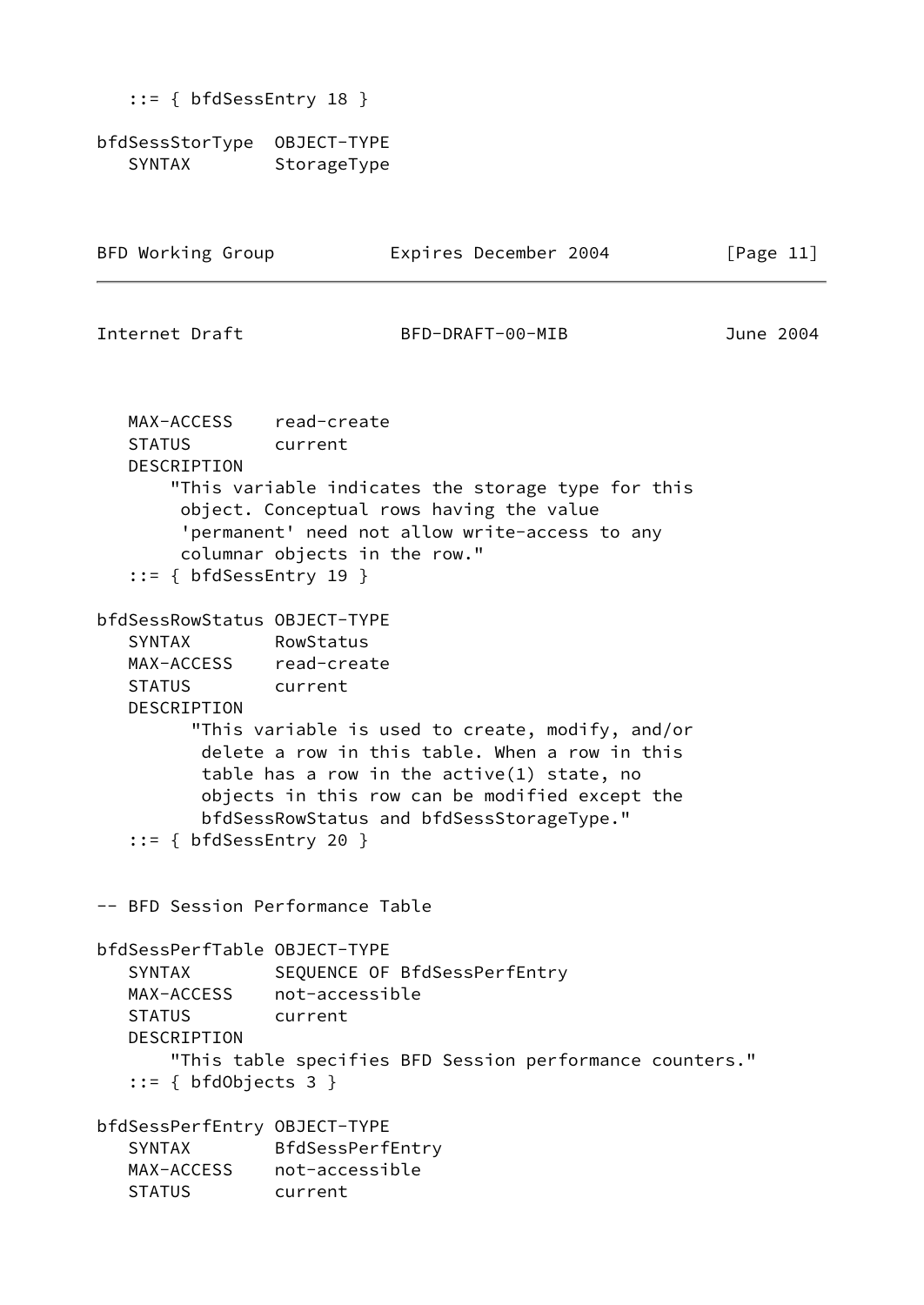| DESCRIPTION<br>in this table."<br>AUGMENTS { bfdSessEntry }<br>$::= \{ bfdSessPerfTable 1 \}$                                                                   | "An entry in this table is created by a BFD-enabled node for<br>every BFD Session. bfdCounterDiscontinuityTime is used to<br>indicate potential discontinuity for all counter objects |              |
|-----------------------------------------------------------------------------------------------------------------------------------------------------------------|---------------------------------------------------------------------------------------------------------------------------------------------------------------------------------------|--------------|
| BfdSessPerfEntry ::= SEQUENCE {<br>bfdSessPerfPktIn<br>bfdSessPerfPktOut<br>bfdSessPerfBadDiscrim<br>bfdSessPerfLastSessDownTime<br>bfdSessPerfLastCommLostDiag | Counter32,<br>Counter32,<br>Counter32,<br>TimeStamp,<br>BfdDiag,                                                                                                                      |              |
| BFD Working Group                                                                                                                                               | Expires December 2004                                                                                                                                                                 | [Page $12$ ] |
| Internet Draft                                                                                                                                                  | BFD-DRAFT-00-MIB                                                                                                                                                                      | June 2004    |
| bfdSessPerfSessDownCount<br>bfdSessPerfDiscTime                                                                                                                 | Counter32,<br>TimeStamp,                                                                                                                                                              |              |
| -- High Capacity Counters<br>bfdSessPerfPktInHC<br>bfdSessPerfPktOutHC<br>bfdSessPerfBadDiscrimHC                                                               | Counter64,<br>Counter64,<br>Counter64                                                                                                                                                 |              |
| }                                                                                                                                                               |                                                                                                                                                                                       |              |
| -- Ed Note: should we add per-diag code counts here,                                                                                                            |                                                                                                                                                                                       |              |
| bfdSessPerfPktIn OBJECT-TYPE<br>Counter32<br>SYNTAX<br>MAX-ACCESS read-only<br>STATUS current<br>DESCRIPTION<br>$::= \{ bfdSessPerfEntry 1 \}$                  | "The total number of BFD messages received for this BFD session."                                                                                                                     |              |
| bfdSessPerfPktOut OBJECT-TYPE<br>SYNTAX Counter32<br>MAX-ACCESS read-only<br><b>STATUS</b><br>current<br>DESCRIPTION                                            | "The total number of BFD messages sent for this BFD session."                                                                                                                         |              |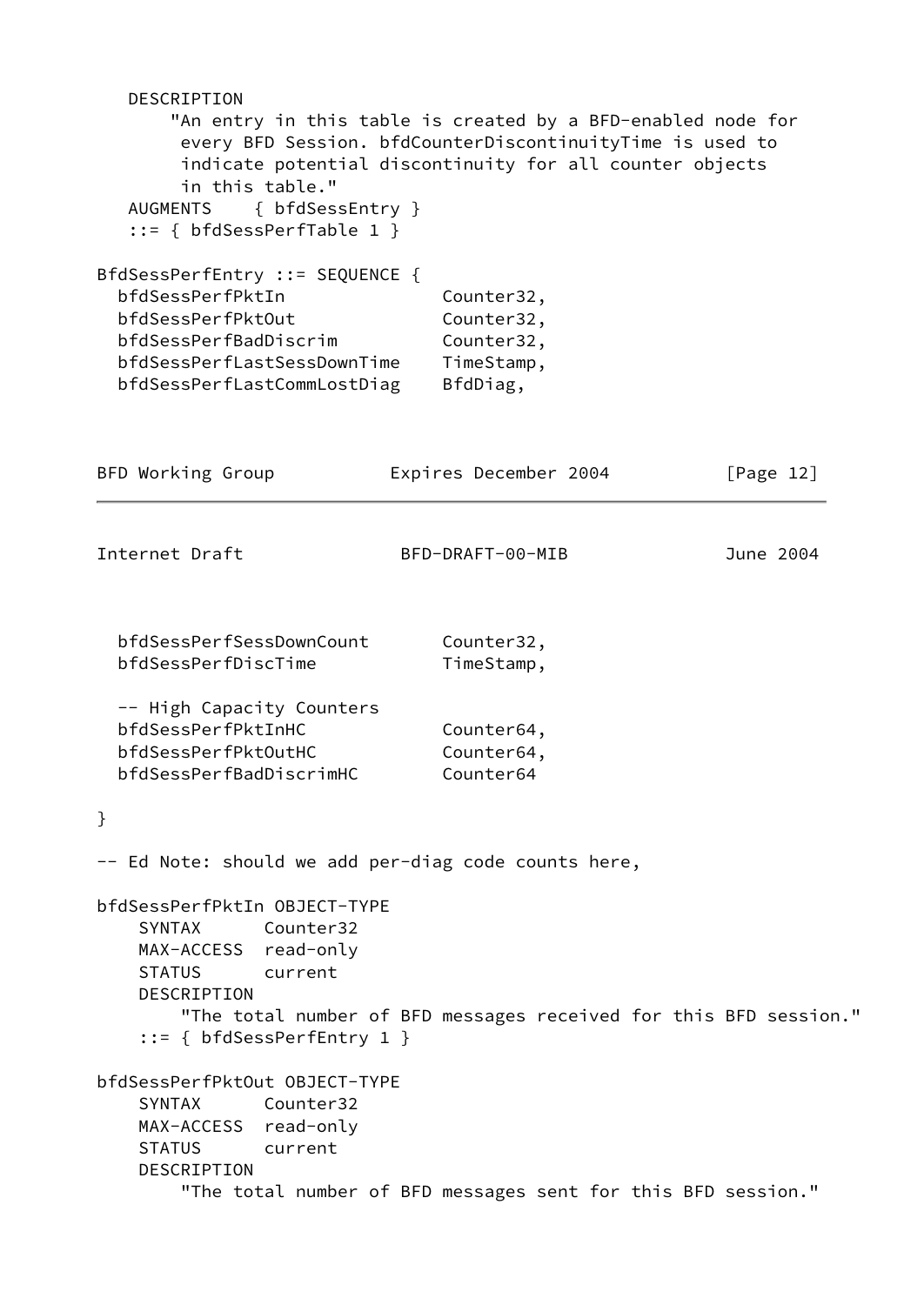::= { bfdSessPerfEntry 2 } bfdSessPerfBadDiscrim OBJECT-TYPE SYNTAX Counter32 MAX-ACCESS read-only STATUS current DESCRIPTION "The total number of BFD messages received with a bad local Discriminator value for this BFD session." ::= { bfdSessPerfEntry 3 } bfdSessPerfLastSessDownTime OBJECT-TYPE SYNTAX TimeStamp MAX-ACCESS read-only STATUS current DESCRIPTION "The value of sysUpTime on the most recent occasion at which the last time communication was lost with the neighbor. If no such down event exist this object contains a zero value." ::= { bfdSessPerfEntry 4 } bfdSessPerfLastCommLostDiag OBJECT-TYPE SYNTAX BfdDiag MAX-ACCESS read-only BFD Working Group **Expires December 2004** [Page 13] Internet Draft BFD-DRAFT-00-MIB June 2004 STATUS current DESCRIPTION "The BFD diag code for the last time communication was lost with the neighbor. If no such down event exist this object contains a zero value." ::= { bfdSessPerfEntry 5 } bfdSessPerfSessDownCount OBJECT-TYPE SYNTAX Counter32 MAX-ACCESS read-only STATUS current DESCRIPTION "The number of times this session has gone into the down state since the router last rebooted." ::= { bfdSessPerfEntry 6 }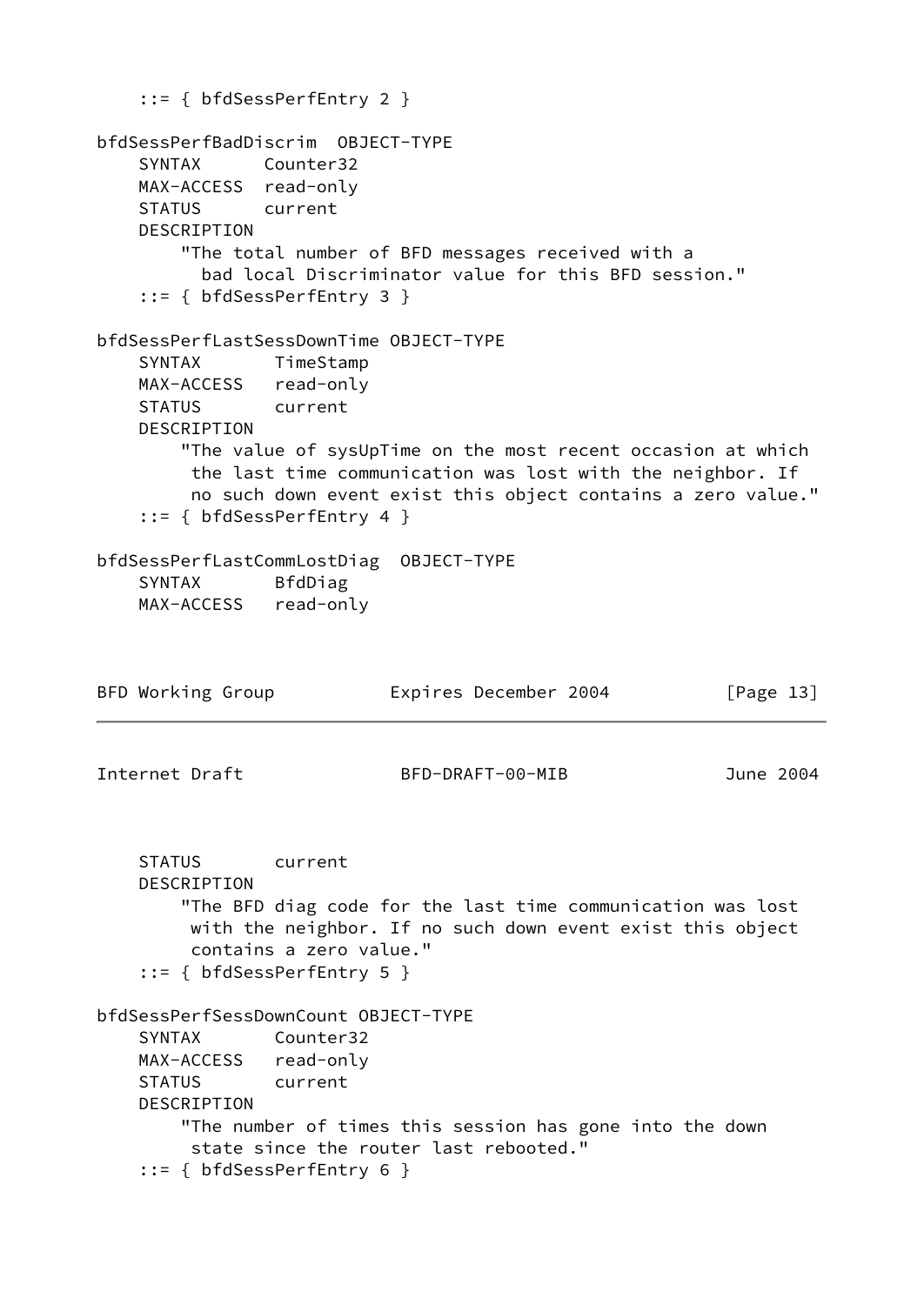```
bfdSessPerfDiscTime OBJECT-TYPE
    SYNTAX TimeStamp
    MAX-ACCESS read-only
     STATUS current
    DESCRIPTION
        "The value of sysUpTime on the most recent occasion at which any
         one or more of the session counters suffered a discontinuity.
         The relevant counters are the specific instances associated
         with this BFD sesion of any Counter32 object contained in the
         BfdSessPerfTable. If no such discontinuities have occurred
         since the last re-initialization of the local management subsystem,
         then this object contains a zero value."
     ::= { bfdSessPerfEntry 7 }
bfdSessPerfPktInHC OBJECT-TYPE
    SYNTAX Counter64
    MAX-ACCESS read-only
    STATUS current
    DESCRIPTION
        "This value represents the total number of
         total number of BFD messages received for this
         BFD session. It MUST be equal to the
        least significant 32 bits of bfdSessPerfPktIn
        if bfdSessPerfPktInHC is supported according to
        the rules spelled out in RFC2863."
     ::= { bfdSessPerfEntry 8 }
bfdSessPerfPktOutHC OBJECT-TYPE
     SYNTAX Counter64
    MAX-ACCESS read-only
    STATUS current
    DESCRIPTION
        "This value represents the total number of
         total number of BFD messages transmitted for this
BFD Working Group Expires December 2004 [Page 14]
Internet Draft BFD-DRAFT-00-MIB June 2004
         BFD session. It MUST be equal to the
        least significant 32 bits of bfdSessPerfPktIn
        if bfdSessPerfPktOutHC is supported according to
        the rules spelled out in RFC2863."
     ::= { bfdSessPerfEntry 9 }
```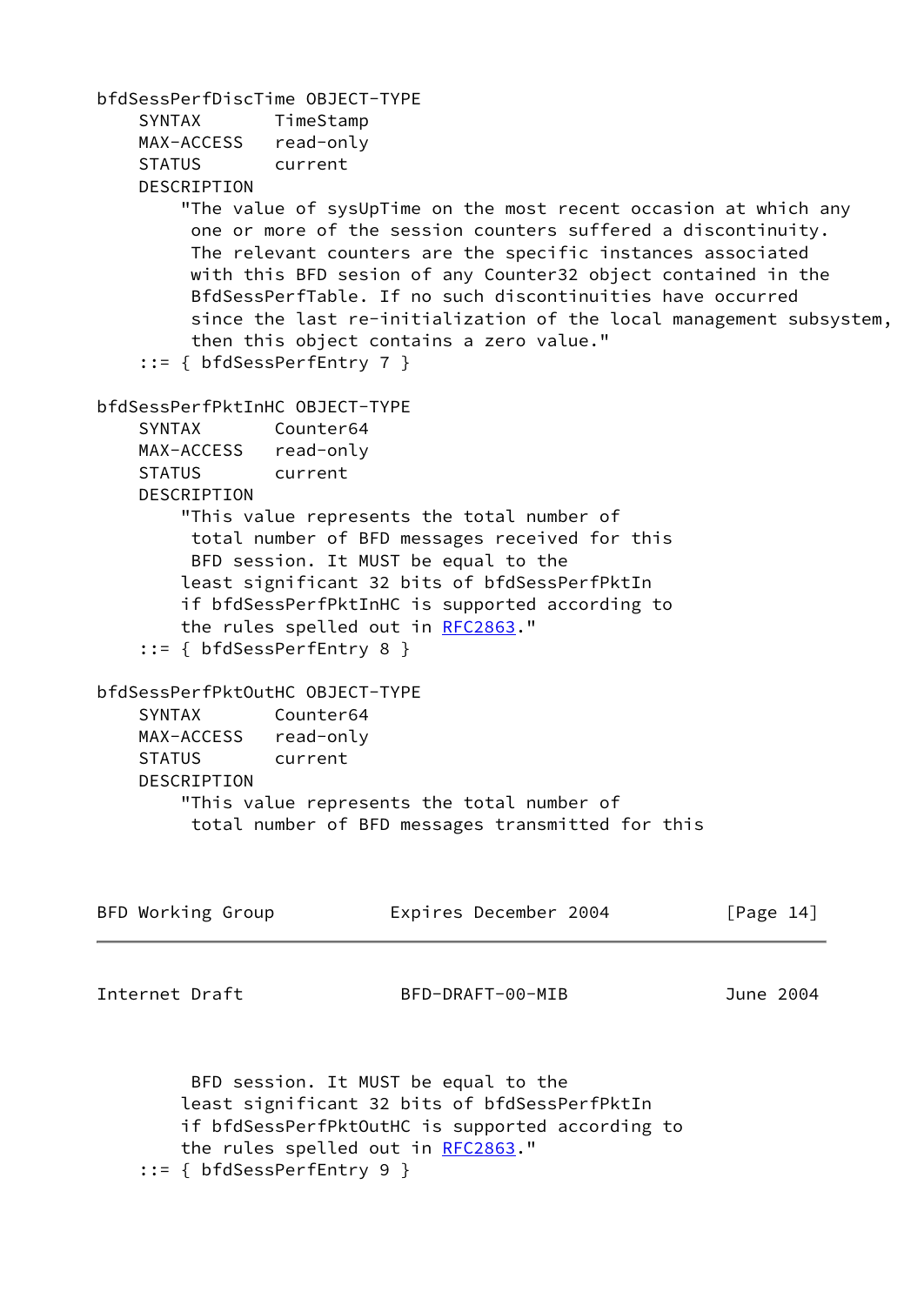```
bfdSessPerfBadDiscrimHC OBJECT-TYPE
     SYNTAX Counter64
     MAX-ACCESS read-only
     STATUS current
     DESCRIPTION
          "This value represents the total number of
           total number of BFD messages received with a
           bad local Discriminator value for this BFD session.
           It MUST be equal to the least significant 32 bits of
           bfdSessPerfBadDiscrimHC if bfdSessPerfBadDiscrimHC
           is supported according to the rules spelled out
           in RFC2863."
      ::= { bfdSessPerfEntry 10 }
-- BFD Sess Mapping Table
      bfdSessMapTable OBJECT-TYPE
           SYNTAX SEQUENCE OF BfdSessMapEntry
           MAX-ACCESS not-accessible
           STATUS current
           DESCRIPTION
               "The BFD Session Map Table maps the complex
                indexing of the BFD sessions to the flat
                BFDIndex used in the BfdSessionTable.
                Implementors need to be aware that if the value of
                the bfdSessAddr (an OID) has more
                that 111 sub-identifiers, then OIDs of column
                instances in this table will have more than 128
                sub-identifiers and cannot be accessed using SNMPv1,
                SNMPv2c, or SNMPv3.
" "The Contract of the Contract of the Contract of the Contract of the Contract of the Contract of the Contract of the Contract of the Contract of the Contract of the Contract of the Contract of the Contract of the Contrac
          REFERENCE
               "BFD Version 0 (draft-katz-ward-bfd-04.txt)"
           ::= { bfdObjects 4 } bfdSessMapEntry OBJECT-TYPE
           SYNTAX BfdSessMapEntry
           MAX-ACCESS not-accessible
           STATUS current
           DESCRIPTION
               "The BFD Session Entry describes BFD session
                that is mapped to this index.
```
BFD Working Group **Expires December 2004** [Page 15]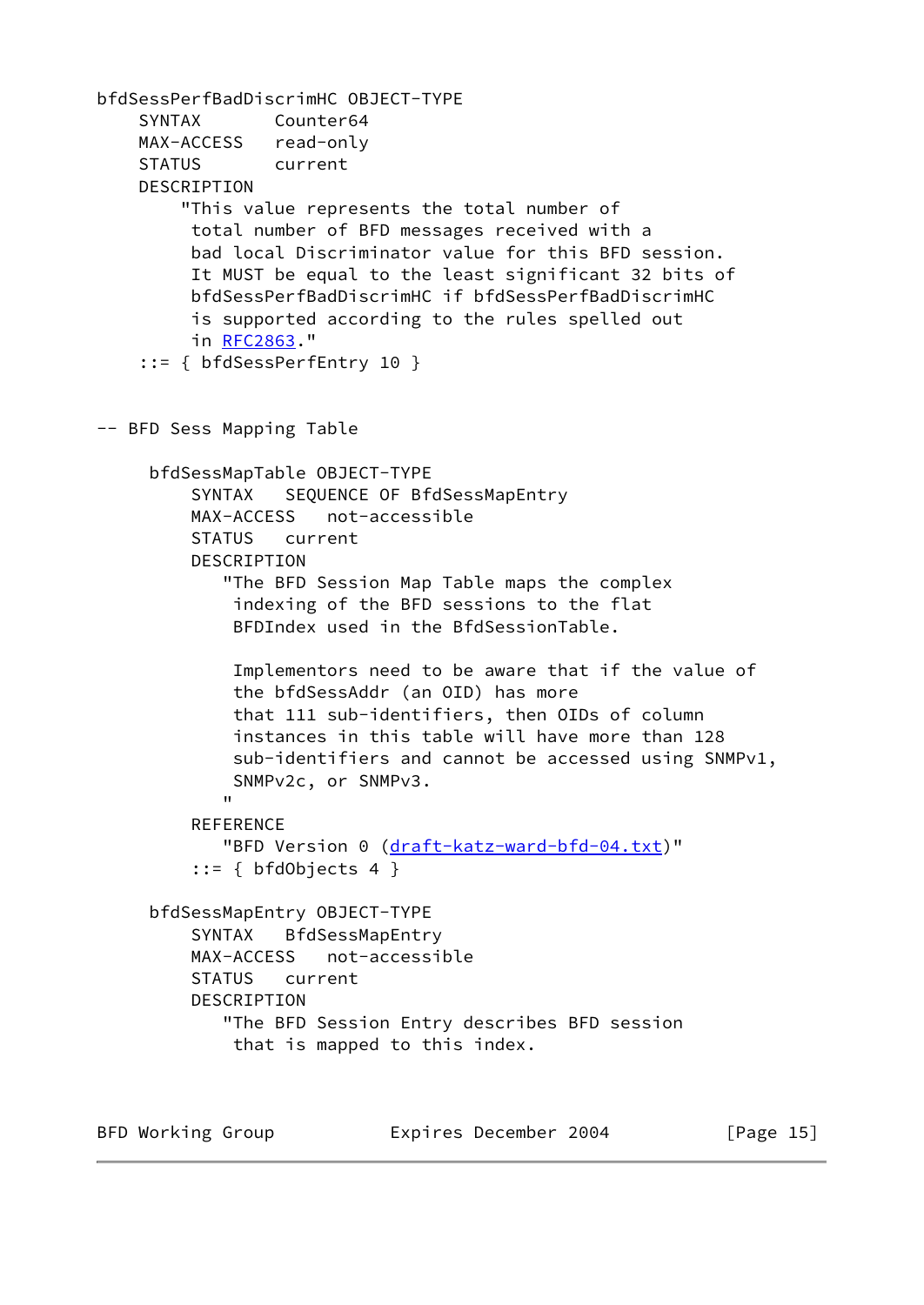```
 Implementors need to be aware that if the value of
              the bfdSessAddr has more that 111 octets, then OIDs of
              column instances in this table will have more than 128
              sub-identifiers and cannot be accessed using SNMPv1,
             SNMPv2c, or SNMPv3"
          INDEX { bfdSessApplicationId,
                 bfdSessDiscriminator,
                 bfdSessAddrType,
                 bfdSessAddr
 }
          ::= { bfdSessMapTable 1 }
     BfdSessMapEntry ::= SEQUENCE {
       bfdSessMapBfdIndex BfdSessIndexTC
     }
bfdSessMapBfdIndex OBJECT-TYPE
    SYNTAX BfdSessIndexTC
   MAX-ACCESS read-only
   STATUS current
   DESCRIPTION
        "This object specifies the BfdIndex refered to by
        the indexes of this row. In essence, a mapping is
        provided between these indexes and the BfdSessTable."
    ::= { bfdSessMapEntry 1 }
-- Notification Configuration
bfdSessNotificationsEnable OBJECT-TYPE
   SYNTAX TruthValue
   MAX-ACCESS read-write
   STATUS current
   DESCRIPTION
        "If this object is set to true(1), then it enables
         the emission of bfdSessUp and bfdSessDown
        notifications; otherwise these notifications are not
        emitted."
   REFERENCE
        RFC3413 for explanation that
        notifications are under the ultimate control of the
        MIB modules in this document."
   DEFVAL { false }
    ::= { bfdScalarObjects 4 }
```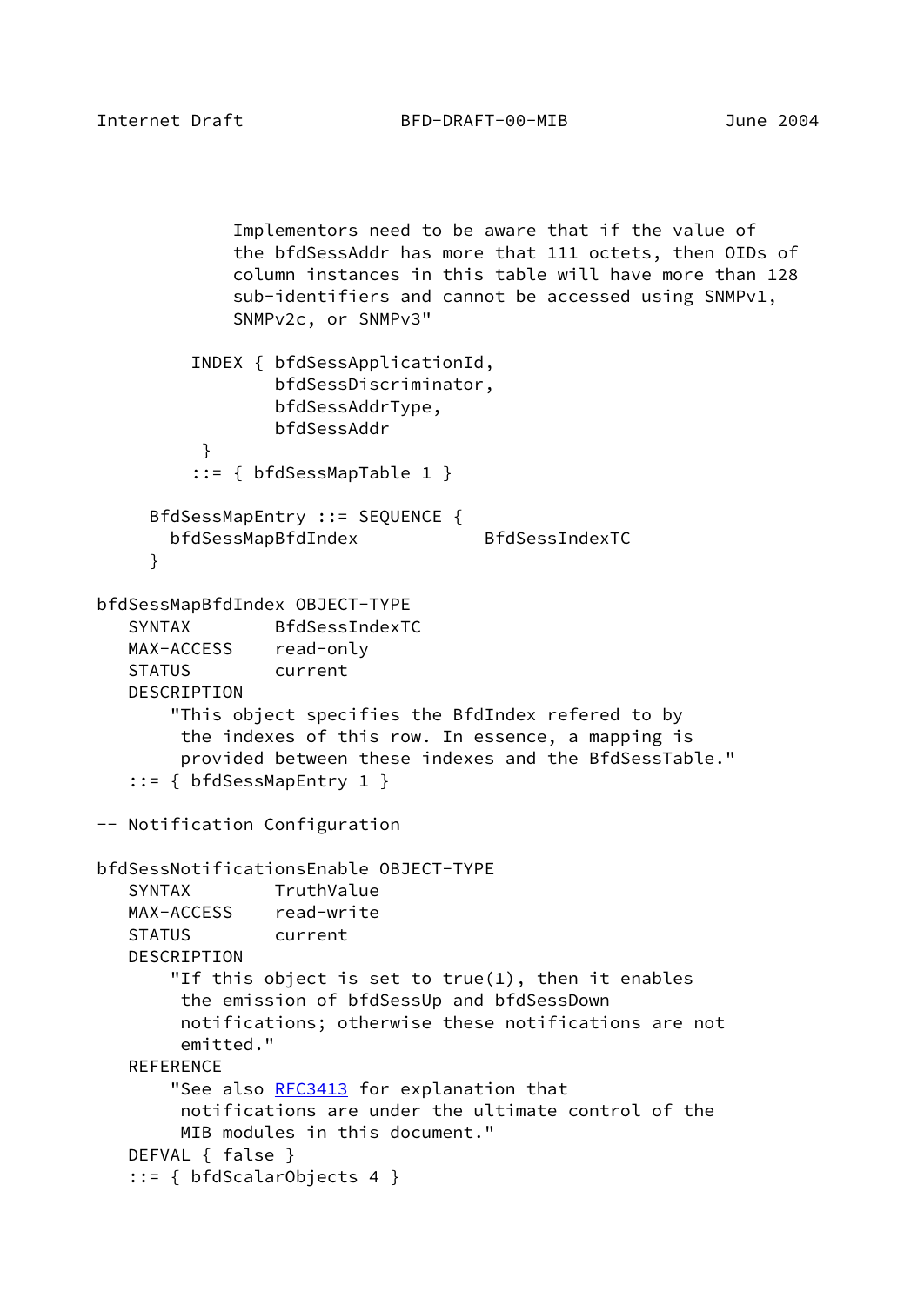# bfdSessUp NOTIFICATION-TYPE OBJECTS { bfdSessDiag, -- low range value bfdSessDiag -- high range value }

```
BFD Working Group Expires December 2004 [Page 16]
```
Internet Draft BFD-DRAFT-00-MIB June 2004

 STATUS current DESCRIPTION

 "This notification is generated when the bfdSessState object for one or more contiguous entries in bfdSessTable are about to enter the up(2) state from some other state. The included values of bfdSessDiag MUST both be set equal to this new state  $(i.e: up(1))$ . The two instances of bfdSessDiag in this notification indicate the range of indexes that are affected. Note that all the indexes of the two ends of the range can be derived from the instance identifiers of these two objects. For cases where a contiguous range of sessions have transitioned into the up(1) state at roughly the same time, the device SHOULD issue a single notification for each range of contiguous indexes in an effort to minimize the emission of a large number of notifications. If a notification has to be issued for just a single bfdSessEntry, then the instance identifier (and values) of the two bfdSessDiag objects MUST be the identical." ::= { bfdNotifications 1 }

bfdSessDown NOTIFICATION-TYPE OBJECTS { bfdSessDiag, -- low range value bfdSessDiag -- high range value } STATUS current DESCRIPTION "This notification is generated when the bfdSessState object for one or more contiguous entries in bfdSessTable are about to enter the down(4) or adminDown(5) states from some other state. The included values of bfdSessDiag MUST both be set equal to this new state (i.e: down(4) or adminDown(5)). The two instances of bfdSessDiag in this notification indicate the range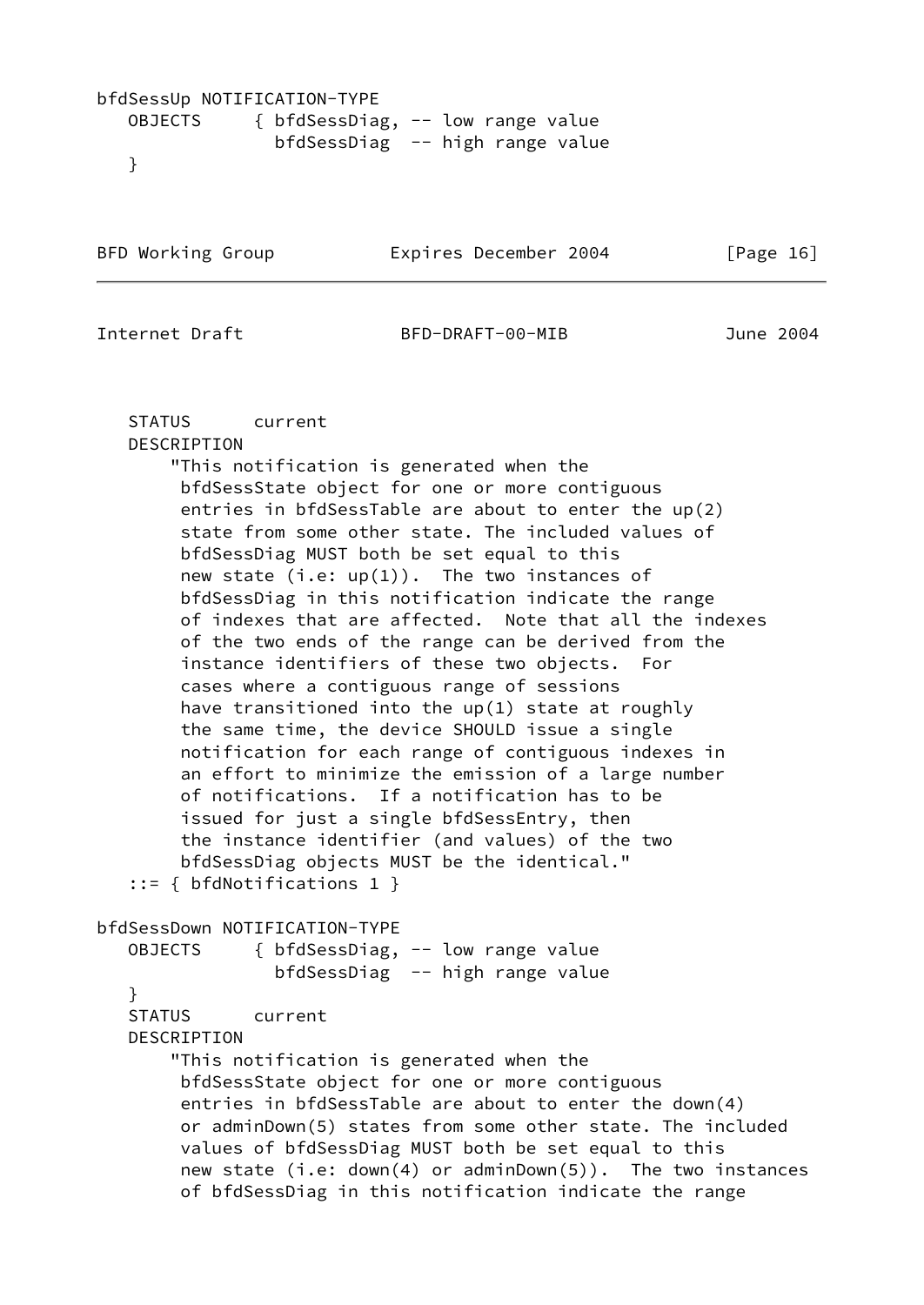of indexes that are affected. Note that all the indexes of the two ends of the range can be derived from the instance identifiers of these two objects. For cases where a contiguous range of sessions have transitioned into the down(4) or adminDown(5) states at roughly the same time, the device SHOULD issue a single notification for each range of contiguous indexes in an effort to minimize the emission of a large number of notifications. If a notification has to be issued for just a single bfdSessEntry, then the instance identifier (and values) of the two bfdSessDiag objects MUST be the identical." ::= { bfdNotifications 2 }

| BFD Working Group       |                                                                                                                      | Expires December 2004                                                                                                                                                                                                       | [Page $17$ ] |
|-------------------------|----------------------------------------------------------------------------------------------------------------------|-----------------------------------------------------------------------------------------------------------------------------------------------------------------------------------------------------------------------------|--------------|
| Internet Draft          |                                                                                                                      | BFD-DRAFT-00-MIB                                                                                                                                                                                                            | June 2004    |
| -- Module compliance.   |                                                                                                                      |                                                                                                                                                                                                                             |              |
| bfdGroups               |                                                                                                                      | OBJECT IDENTIFIER ::= { bfdConformance 1 }                                                                                                                                                                                  |              |
| bfdCompliances          |                                                                                                                      | OBJECT IDENTIFIER ::= { bfdConformance 2 }                                                                                                                                                                                  |              |
|                         |                                                                                                                      | -- Compliance requirement for fully compliant implementations.                                                                                                                                                              |              |
| <b>STATUS</b>           | current                                                                                                              | bfdModuleFullCompliance MODULE-COMPLIANCE<br>DESCRIPTION "Compliance statement for agents that provide full<br>support for BFD-MIB. Such devices can<br>then be monitored and also be configured using<br>this MIB module." |              |
| MANDATORY-GROUPS {<br>} | MODULE -- This module.<br>bfdSessionGroup,<br>bfdSessionPerfGroup,<br>bfdSessionPerfHCGroup,<br>bfdNotificationGroup |                                                                                                                                                                                                                             |              |
| <b>GROUP</b>            |                                                                                                                      | bfdSessionPerfHCGroup                                                                                                                                                                                                       |              |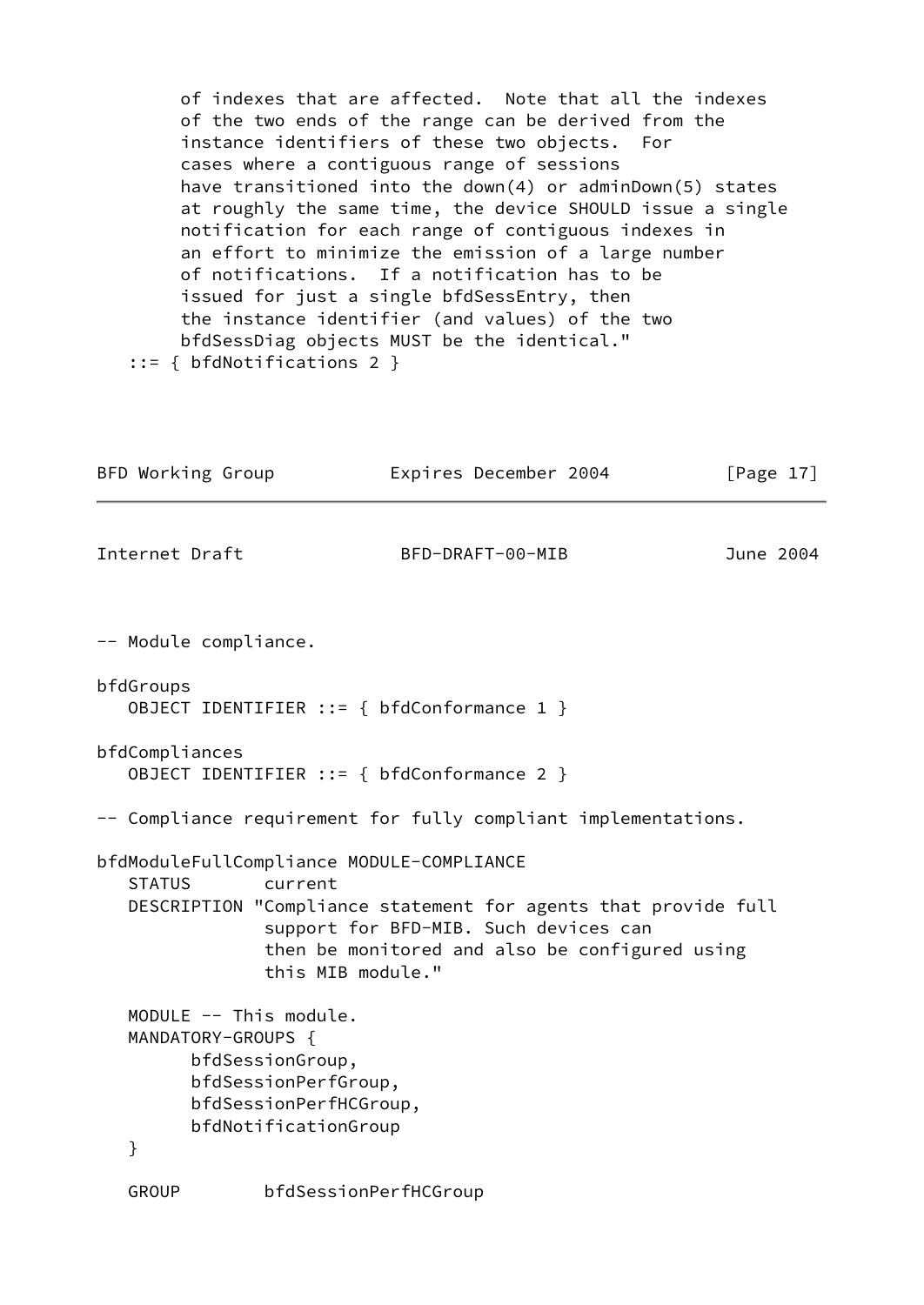DESCRIPTION "This group is mandatory for those bfdPerfTable entries for which any of the objects bfdSessPerfPktInHC, bfdSessPerfPktOutHC, or bfdSessPerfBadDiscrimHC wraps around too quickly based on the criteria specified in [RFC 2863](https://datatracker.ietf.org/doc/pdf/rfc2863) for high-capacity counters." GROUP bfdNotificationGroup DESCRIPTION "This group is only mandatory for those implementations which can efficiently implement the notifications contained in this group." OBJECT bfdSessAddrType SYNTAX InetAddressType { unknown(0), ipv4(1), ipv6(2) } DESCRIPTION "Only unknown(0), ipv4(1) and ipv6(2) support is required." OBJECT bfdSessAddr SYNTAX InetAddress (SIZE(0|4|16)) DESCRIPTION "An implementation is only required to support unknown(0), ipv4(1) and ipv6(2) sizes." ::= { bfdCompliances 1 } -- Read-Only compliance TBD... BFD Working Group **Expires December 2004** [Page 18] Internet Draft BFD-DRAFT-00-MIB June 2004 -- Units of conformance. bfdSessionGroup OBJECT-GROUP OBJECTS { bfdSessNotificationsEnable, bfdAdminStatus, bfdOperStatus, bfdVersionNumber, bfdSessApplicationId, bfdSessDiscriminator, bfdSessAddrType, bfdSessAddr, bfdSessLocalDiscr, bfdSessRemoteDiscr,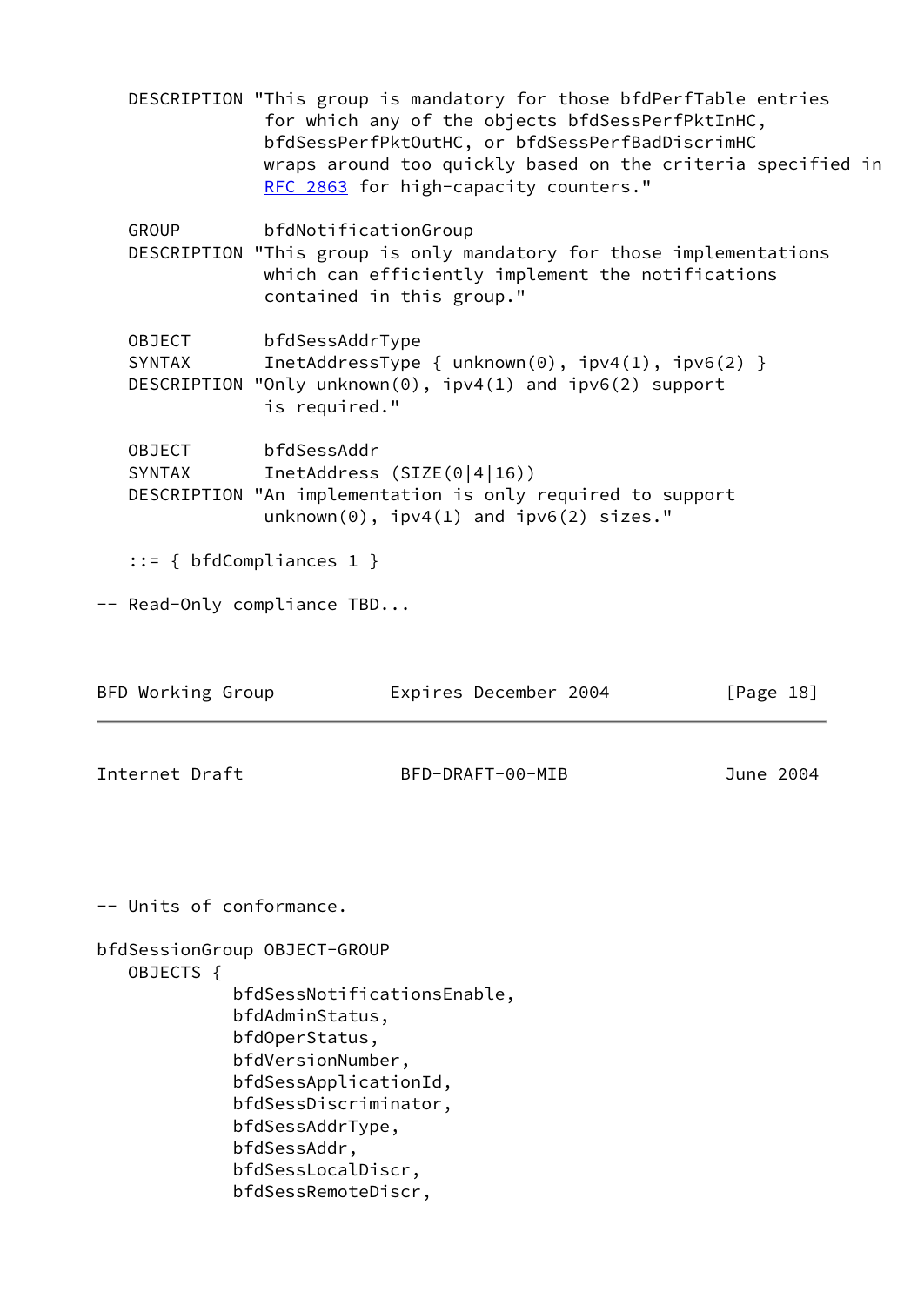<span id="page-22-0"></span> bfdSessState, bfdSessRemoteHeardFlag, bfdSessDiag, bfdSessOperMode, bfdSessDemandModeDesiredFlag, bfdSessEchoFuncFlag, bfdSessEchoFuncModeDesiredFlag, bfdSessDesiredMinTxInterval, bfdSessDesiredMinRxInterval, bfdSessDesiredMinEchoRxInterval, bfdSessDetectMult, bfdSessStorType, bfdSessRowStatus, bfdSessMapBfdIndex } STATUS current DESCRIPTION "Collection of objects needed for BFD sessions."  $::=$  { bfdGroups 1 } bfdSessionPerfGroup OBJECT-GROUP OBJECTS { bfdSessPerfPktIn, bfdSessPerfPktOut, bfdSessPerfBadDiscrim, bfdSessPerfLastSessDownTime, bfdSessPerfLastCommLostDiag, bfdSessPerfSessDownCount, bfdSessPerfDiscTime } STATUS current DESCRIPTION "Collection of objects needed to monitor the BFD Working Group **Expires December 2004** [Page 19] Internet Draft BFD-DRAFT-00-MIB June 2004 performance of BFD sessions."  $::=$  { bfdGroups 2 } bfdSessionPerfHCGroup OBJECT-GROUP OBJECTS { bfdSessPerfPktInHC,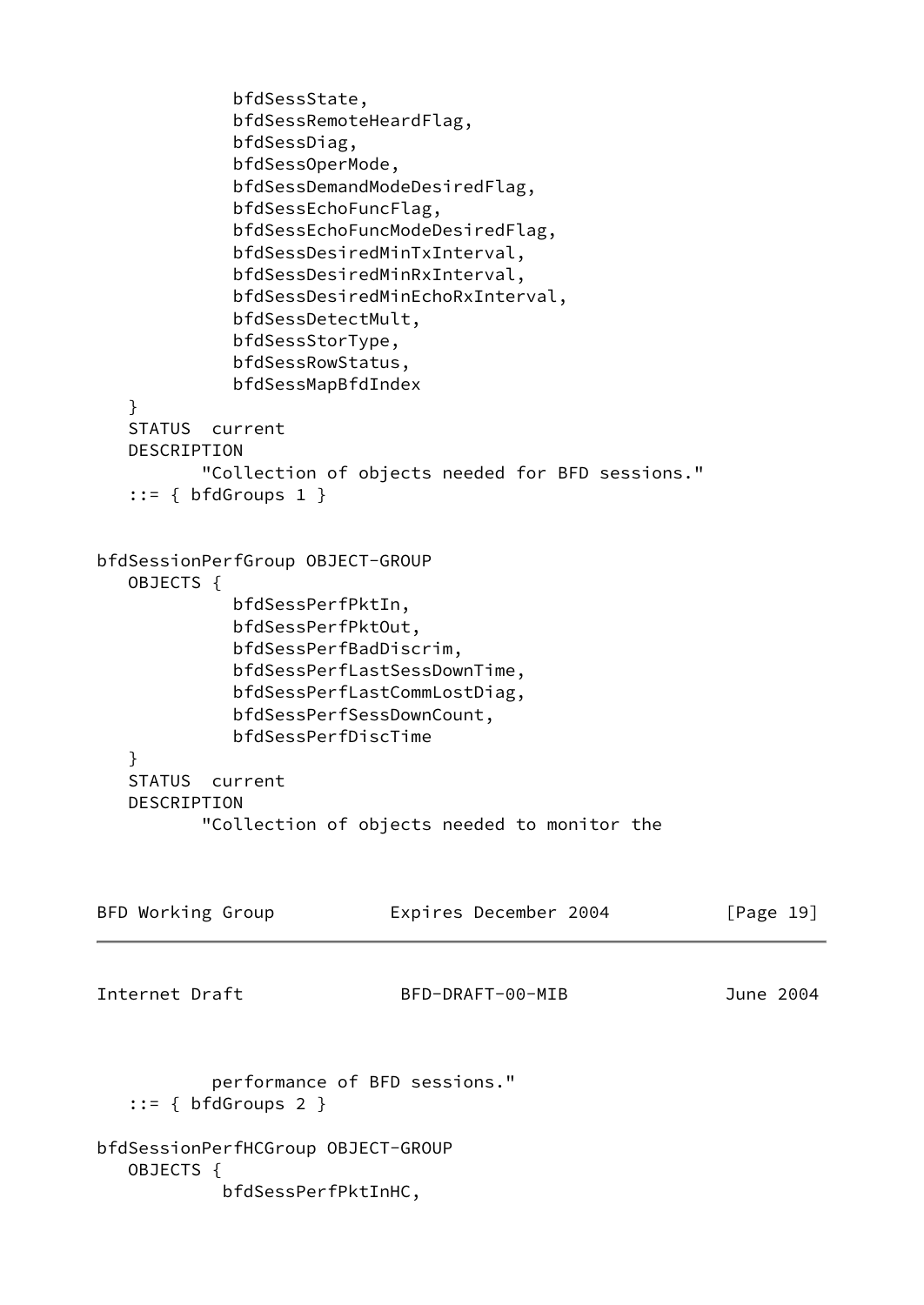```
 bfdSessPerfPktOutHC,
             bfdSessPerfBadDiscrimHC
    }
    STATUS current
    DESCRIPTION
           "Collection of objects needed to monitor the
            performance of BFD sessions for which the
            values of bfdSessPerfPktIn,
            bfdSessPerfPktOut, or bfdSessPerfBadDiscrim
            wrap around too quickly."
   ::= { bfdGroups 3 }
bfdNotificationGroup NOTIFICATION-GROUP
    NOTIFICATIONS {
              bfdSessUp,
              bfdSessDown
    }
    STATUS current
    DESCRIPTION
           "Set of notifications implemented in this
            module."
   ::= { bfdGroups 4 }
```
# END

<span id="page-23-0"></span>[7](#page-23-0). Security Considerations

 There are a number of management objects defined in this MIB module with a MAX-ACCESS clause of read-write and/or read-create. Such objects may be considered sensitive or vulnerable in some network environments. It is thus important to control even GET and/or NOTIFY access to these objects and possibly to even encrypt the values of these objects when sending them over the network via SNMP.

Some of the readable objects in this MIB module (i.e., objects with a MAX-ACCESS other than not-accessible) may be considered sensitive or vulnerable in some network environments. It is thus important to control even GET and/or NOTIFY access to these objects and possibly to even encrypt the values of these objects when sending them over the network via SNMP.

| BFD Working Group<br>Expires December 2004 | [Page 20] |
|--------------------------------------------|-----------|
|--------------------------------------------|-----------|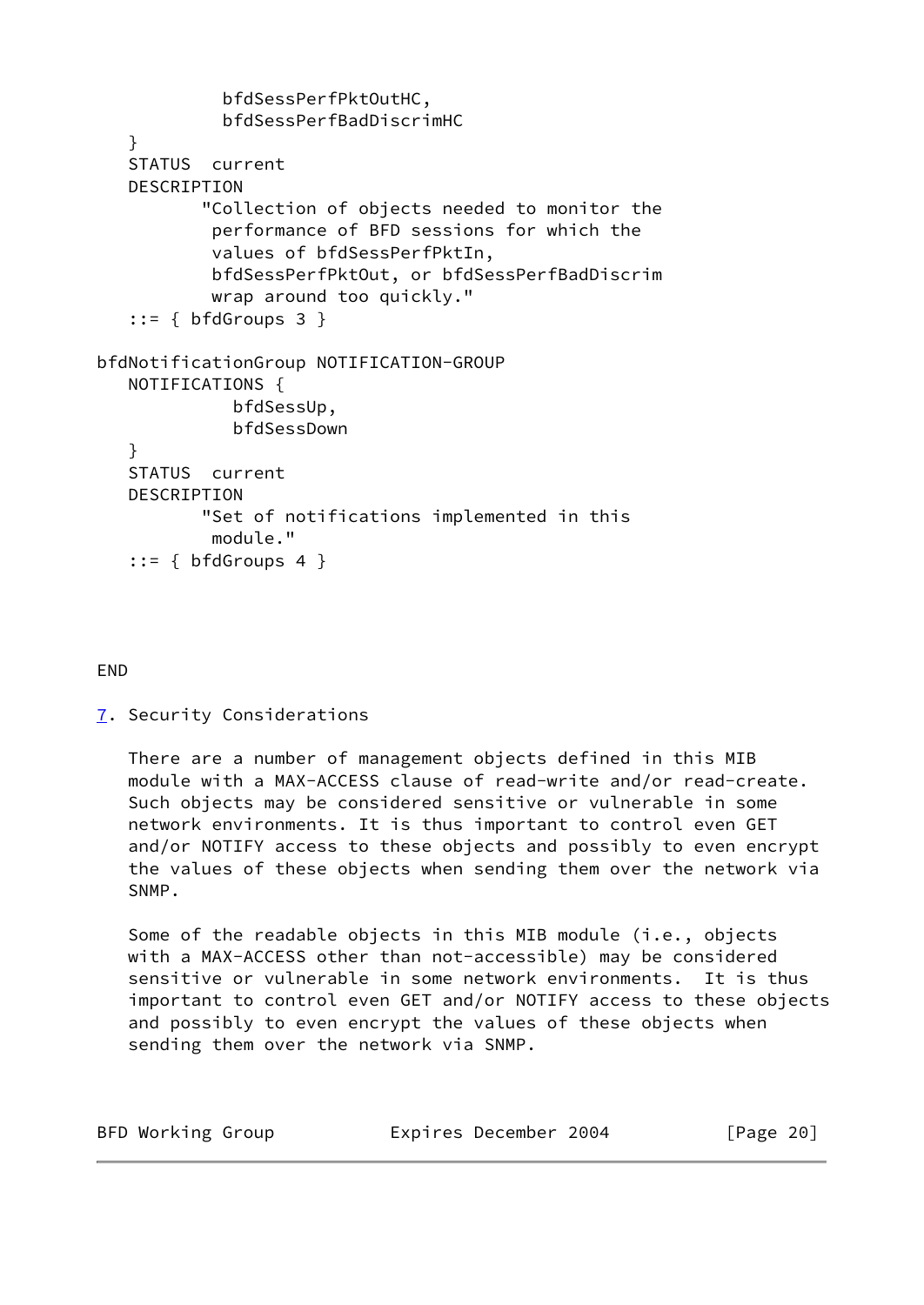<span id="page-24-2"></span> SNMP versions prior to SNMPv3 did not include adequate security. Even if the network itself is secure "for example by using IPSec", even then, there is no control as to who on the secure network is allowed to access and GET/SET "read/change/create/delete" the objects in these MIB modules.

 It is RECOMMENDED that implementers consider the security features as provided by the SNMPv3 framework "see [[RFC3410](https://datatracker.ietf.org/doc/pdf/rfc3410)], [section](#page-24-1)  $8"$  $8"$ , including full support for the SNMPv3 cryptographic mechanisms "for authentication and privacy".

 Further, deployment of SNMP versions prior to SNMPv3 is NOT RECOMMENDED. Instead, it is RECOMMENDED to deploy SNMPv3 and to enable cryptographic security. It is then a customer/operator responsibility to ensure that the SNMP entity giving access to an instance of this MIB module, is properly configured to give access to the objects only to those principals "users" that have legitimate rights to indeed GET or SET "change/create/delete" them.

<span id="page-24-1"></span>[8](#page-24-1). Acknowledgements

We would like to thank David Ward for his comments and suggestions.

- <span id="page-24-3"></span>[9](#page-24-3). References
- <span id="page-24-5"></span><span id="page-24-4"></span><span id="page-24-0"></span>[9.1](#page-24-4) Normative References
	- [BFD] Katz, D., and Ward, D., "Bidirectional Forwarding Detection", [draft-katz-ward-bfd-02.txt](https://datatracker.ietf.org/doc/pdf/draft-katz-ward-bfd-02.txt) (work in progress).
	- [BFDSHARED] "Bidirectional Forwarding Detection over Shared Interfaces", work in progress.
	- [RFC2578] McCloghrie, K., Perkins, D., Schoenwaelder, J., Case, J., Rose, M., and S. Waldbusser, "Structure of Management Information Version 2 (SMIv2)", STD 58, [RFC 2578,](https://datatracker.ietf.org/doc/pdf/rfc2578) April 1999.
	- [RFC2579] McCloghrie, K., Perkins, D., Schoenwaelder, J., Case, J., Rose, M., and S. Waldbusser, "Textual Conventions for SMIv2", STD 58, [RFC 2579](https://datatracker.ietf.org/doc/pdf/rfc2579), April 1999.
	- [RFC2580] McCloghrie, K., Perkins, D., Schoenwaelder, J., Case, J., Rose, M., and S. Waldbusser, "Conformance Statements for SM STD 58, [RFC 2580](https://datatracker.ietf.org/doc/pdf/rfc2580), April 1999.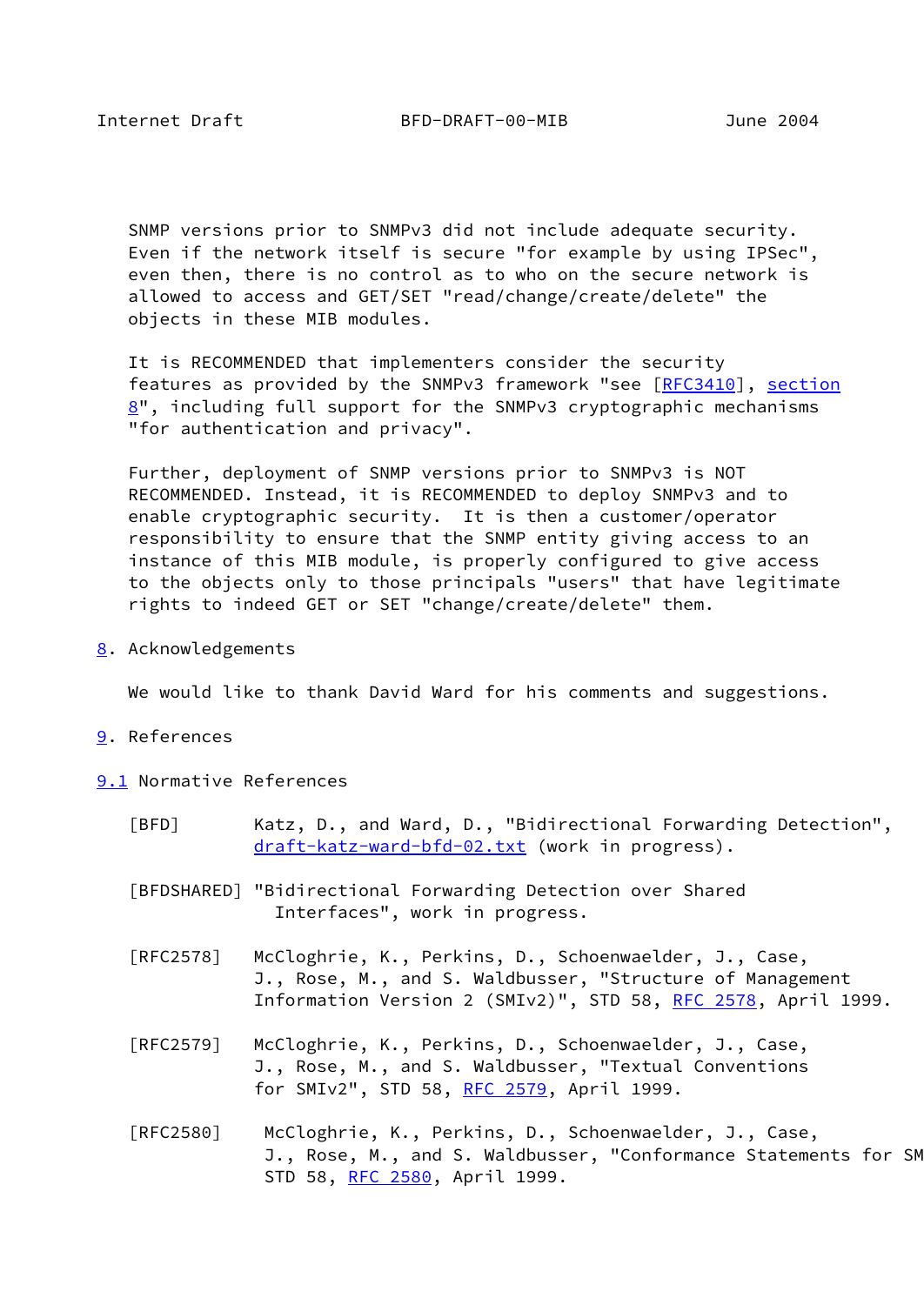[RFC2863] McCloghrie, K., Kastenholz, F., "The Interfaces Group MIB", [RFC 2863,](https://datatracker.ietf.org/doc/pdf/rfc2863) June 2000.

<span id="page-25-1"></span>

| June 2004 |
|-----------|
|           |

#### <span id="page-25-0"></span>[9.2](#page-25-0) Informative References

- [RFC3410] Case, J., Mundy, R., Partain, D. and B. Stewart, "Introduction and Applicability Statements for Internet-Standard Management Framework", [RFC 3410,](https://datatracker.ietf.org/doc/pdf/rfc3410) December 2002.
- [RFC3413] Levi, D., Meyer, P., Stewart, B., "Simple Network Management Protocol (SNMP) Applications", [RFC 3413,](https://datatracker.ietf.org/doc/pdf/rfc3413) December 20

<span id="page-25-2"></span>[10.](#page-25-2) Author's Addresses

| Zafar Ali                 |
|---------------------------|
| Cisco Systems Inc.        |
| 100 South Main St. #200   |
| Ann Arbor, MI 48104, USA. |
| Phone: $+1-734-276-2459$  |
| Email: zali@cisco.com     |
|                           |

#### <span id="page-25-3"></span>[16.](#page-25-3) Full Copyright Statement

Copyright (C) The Internet Society (2003). All Rights Reserved.

 This document and translations of it may be copied and furnished to others, and derivative works that comment on or otherwise explain it or assist in its implementation may be prepared, copied, published and distributed, in whole or in part, without restriction of any kind, provided that the above copyright notice and this paragraph are included on all such copies and derivative works. However, this document itself may not be modified in any way, such as by removing the copyright notice or references to the Internet Society or other Internet organizations, except as needed for the purpose of developing Internet standards in which case the procedures for copyrights defined in the Internet Standards process must be followed, or as required to translate it into languages other than English.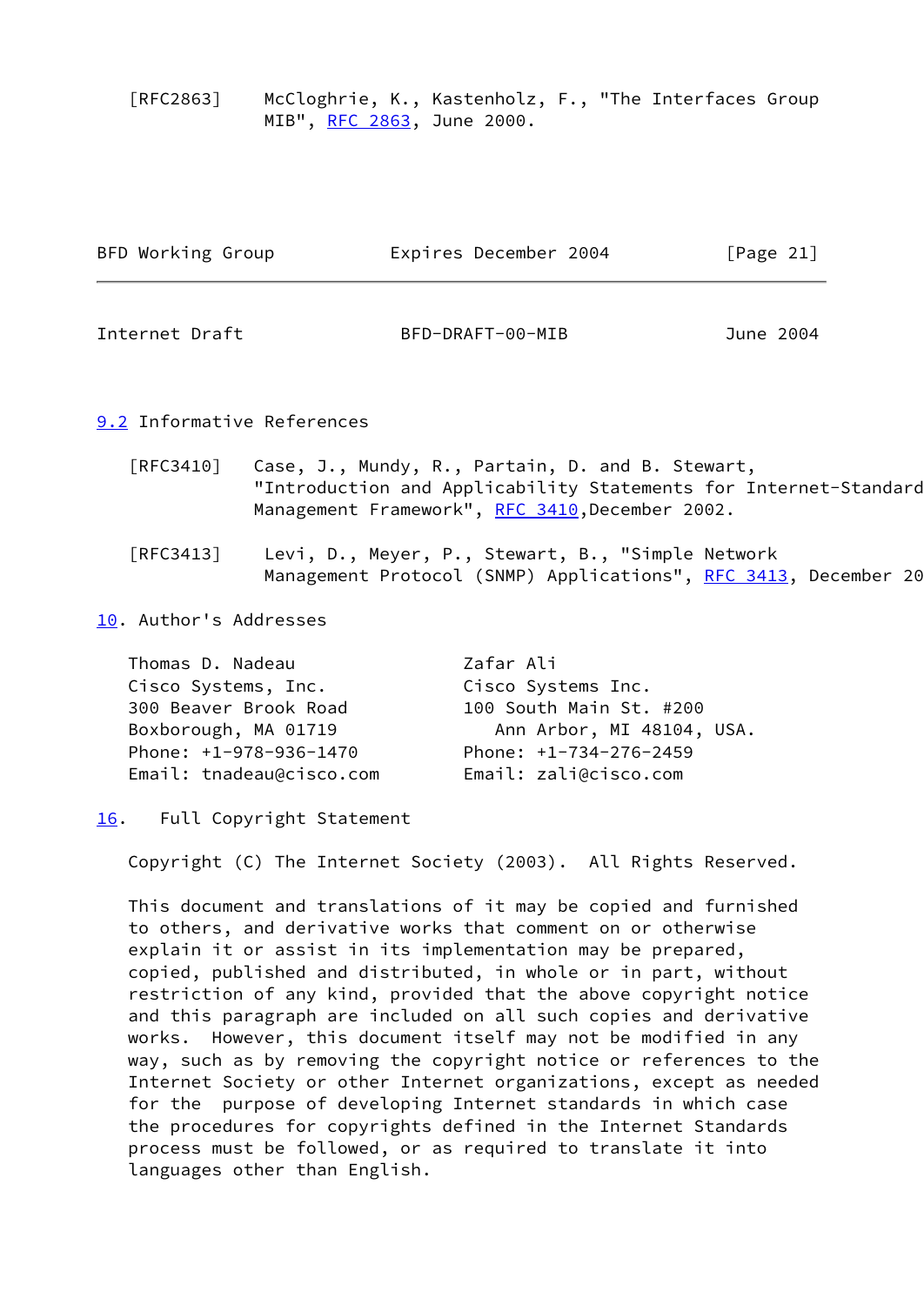The limited permissions granted above are perpetual and will not be revoked by the Internet Society or its successors or assigns. This document and the information contained herein is provided on an "AS IS" basis and THE INTERNET SOCIETY AND THE INTERNET ENGINEERING TASK FORCE DISCLAIMS ALL WARRANTIES, EXPRESS OR IMPLIED, INCLUDING BUT NOT LIMITED TO ANY WARRANTY THAT THE USE OF THE INFORMATION HEREIN WILL NOT INFRINGE ANY RIGHTS OR ANY IMPLIED WARRANTIES OF MERCHANTABILITY OR FITNESS FOR A PARTICULAR PURPOSE.

#### <span id="page-26-1"></span>[17.](#page-26-1) Intellectual Property Notice

 The IETF takes no position regarding the validity or scope of any intellectual property or other rights that might be claimed to pertain to the implementation or use of the technology described in

| BFD Working Group | Expires December 2004 | [Page 22] |
|-------------------|-----------------------|-----------|
|                   |                       |           |

<span id="page-26-0"></span>Internet Draft BFD-DRAFT-00-MIB June 2004

 this document or the extent to which any license under such rights might or might not be available; neither does it represent that it has made any effort to identify any such rights. Information on the IETF's procedures with respect to rights in standards-track and standards-related documentation can be found in [BCP-11](https://datatracker.ietf.org/doc/pdf/bcp11) [\[RFC2028](https://datatracker.ietf.org/doc/pdf/rfc2028)]. Copies of claims of rights made available for publication and any assurances of licenses to be made available, or the result of an attempt made to obtain a general license or permission for the use of such proprietary rights by implementors or users of this specification can be obtained from the IETF Secretariat. The IETF invites any interested party to bring to its attention any copyrights, patents or patent applications, or other proprietary rights that may cover technology that may be required to practice this standard. Please address the information to the IETF Executive Director.